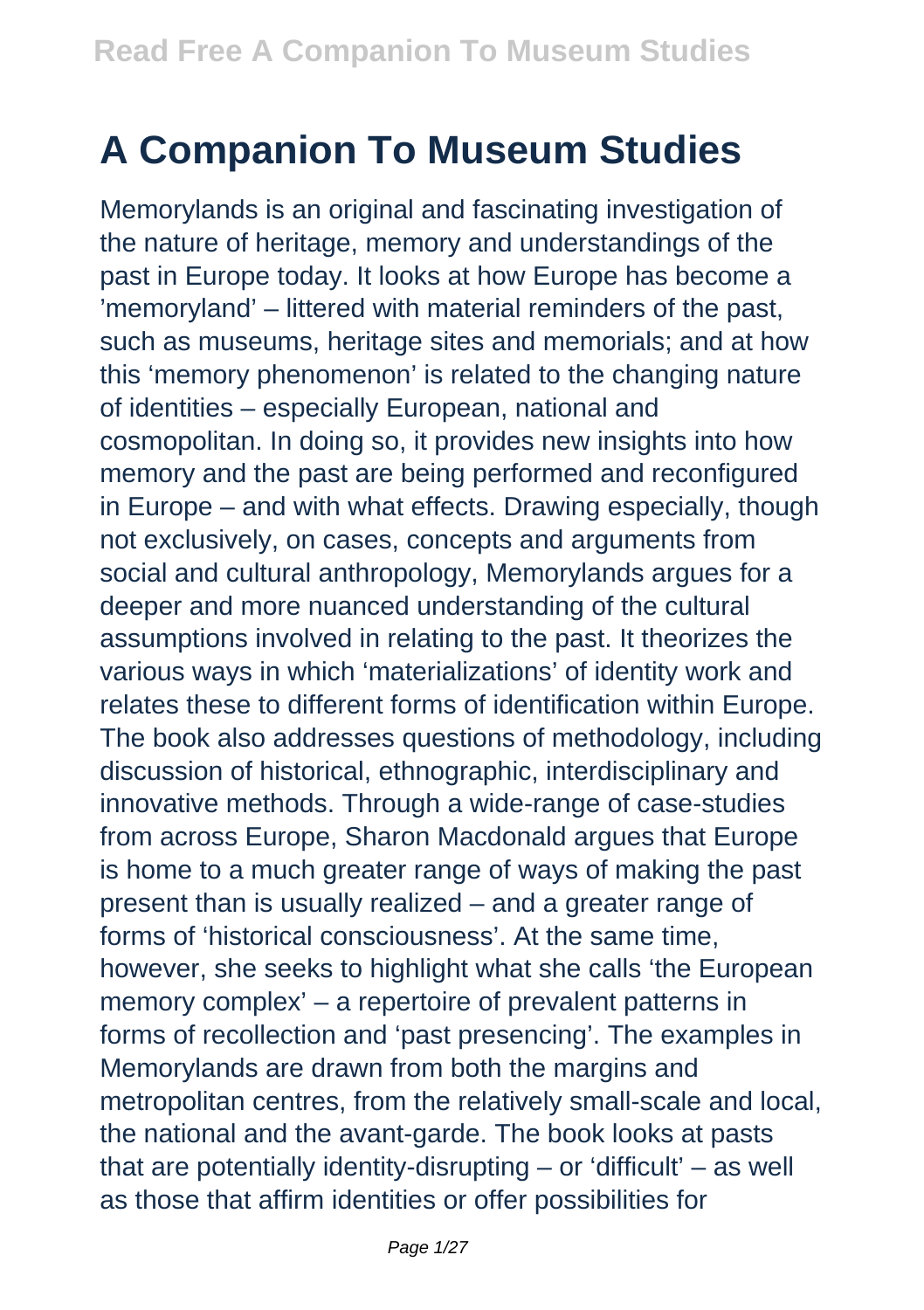transcending national identities or articulating more cosmopolitan futures. Topics covered include authenticity, temporalities, embodiment, commodification, nostalgia and Ostalgie, the musealization of everyday and folk-life, Holocaust commemoration and tourism, narratives of war, the heritage of Islam, transnationalism, and the future of the past. Memorylands is engagingly written and accessible to general readers as well as offering a new synthesis for advanced researchers in memory and heritage studies. It is essential reading for those interested in identities, memory, material culture, Europe, tourism and heritage.

A Companion to Museum Studies captures the multidisciplinary approach to the study of the development, roles, and significance of museums in contemporary society. Collects first-rate original essays by leading figures from a range of disciplines and theoretical stances, including anthropology, art history, history, literature, sociology, cultural studies, and museum studies. Examines the complexity of the museum from cultural, political, curatorial, historical and representational perspectives. Covers traditional subjects, such as space, display, buildings, objects and collecting, and more contemporary challenges such as visiting, commerce, community and experimental exhibition forms. The Manual of Museum Management presents a comprehensive and detailed analysis of the principles of museum organization, the ways in which people work together to accomplish museum objectives, and the ways in which museums, large and small, can function most effectively. This new edition offers updated information on management practices to satisfy the current needs of museum professionals. All new contemporary case studies provided by practitioners from museums and galleries around the world bring the principles to life with first-hand accounts of challenges and achievements in the operation of museums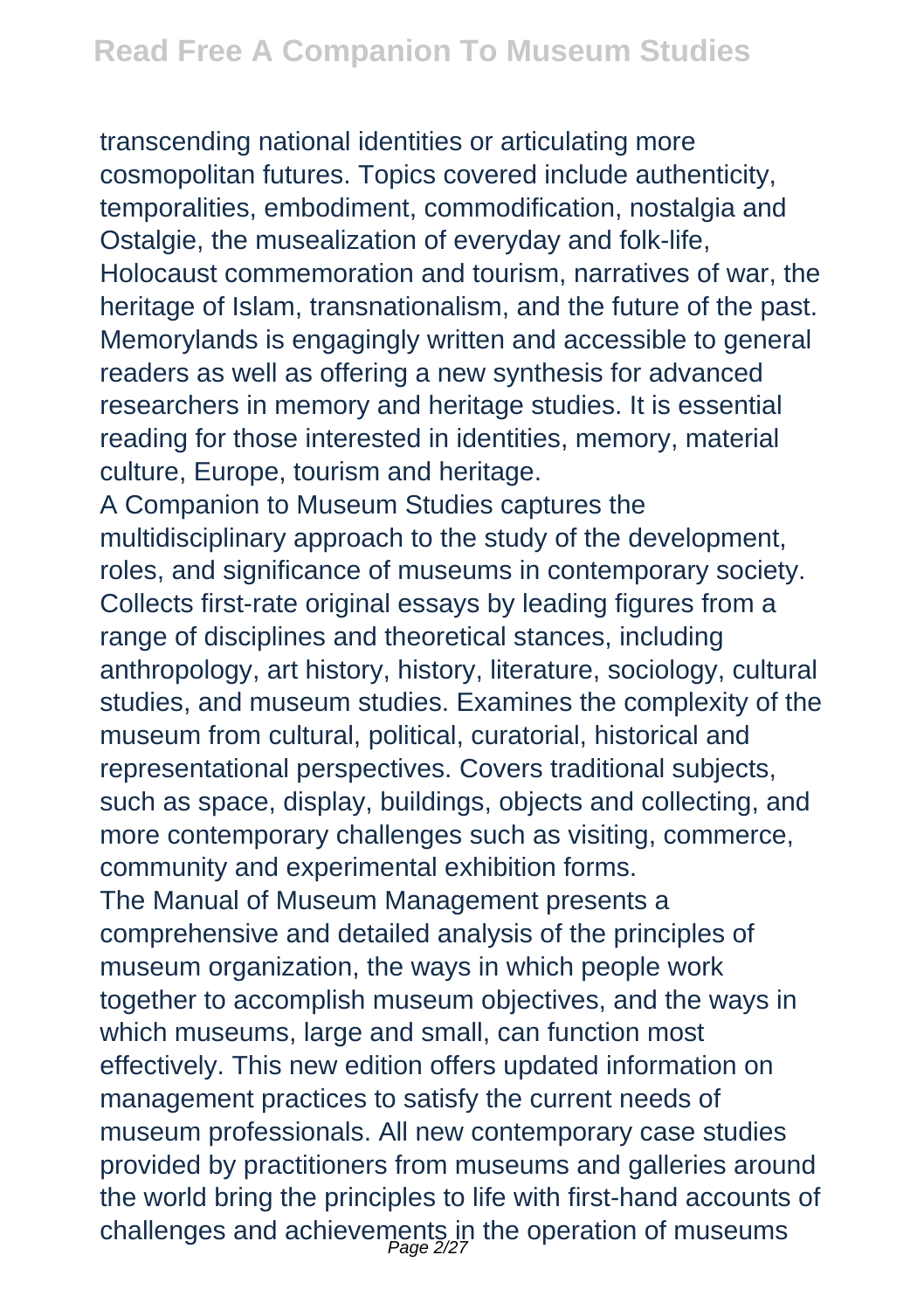## today.

A Companion to Gender Studies presents a unified and comprehensive vision of its field, and its new directions. It is designed to demonstrate in action the rich interplay between gender and other markers of social position and (dis)privilege, such as race, class, ethnicity, and nationality. Presents a unified and comprehensive vision of gender studies, and its new directions, injecting a much-needed infusion of new ideas into the field; Organized thematically and written in a lucid and lively fashion, each chapter gives insightful consideration to the differing views on its topic, and also clarifies each contributor's own position; Features original contributions from an international panel of leading experts in the field, and is co-edited by the well-known and internationally respected David Theo Goldberg. Digital Access and Museums as Platforms draws on interviews with museum practitioners, along with a range of case studies from public and private institutions, in order to investigate the tensions and benefits involved in making cultural collections available using digital technologies. Taking a media and critical studies approach to the museum and raising questions about the role of privately owned search engines in facilitating museum experiences, the book questions who collects what, for whom objects are collected and what purpose these objects and collections serve. Connecting fieldwork undertaken in Australia and New Zealand with the global practices of technology companies, Wilson-Barnao brings attention to an emerging new model of digital ownership and moderation. Considering the synergising of these institutions with media systems, which are now playing a more prominent role in facilitating access to culture, the book also explores the motivations of different cultural workers for constructing the museum as a mediatised location. Digital Access and Museums as Platforms will be of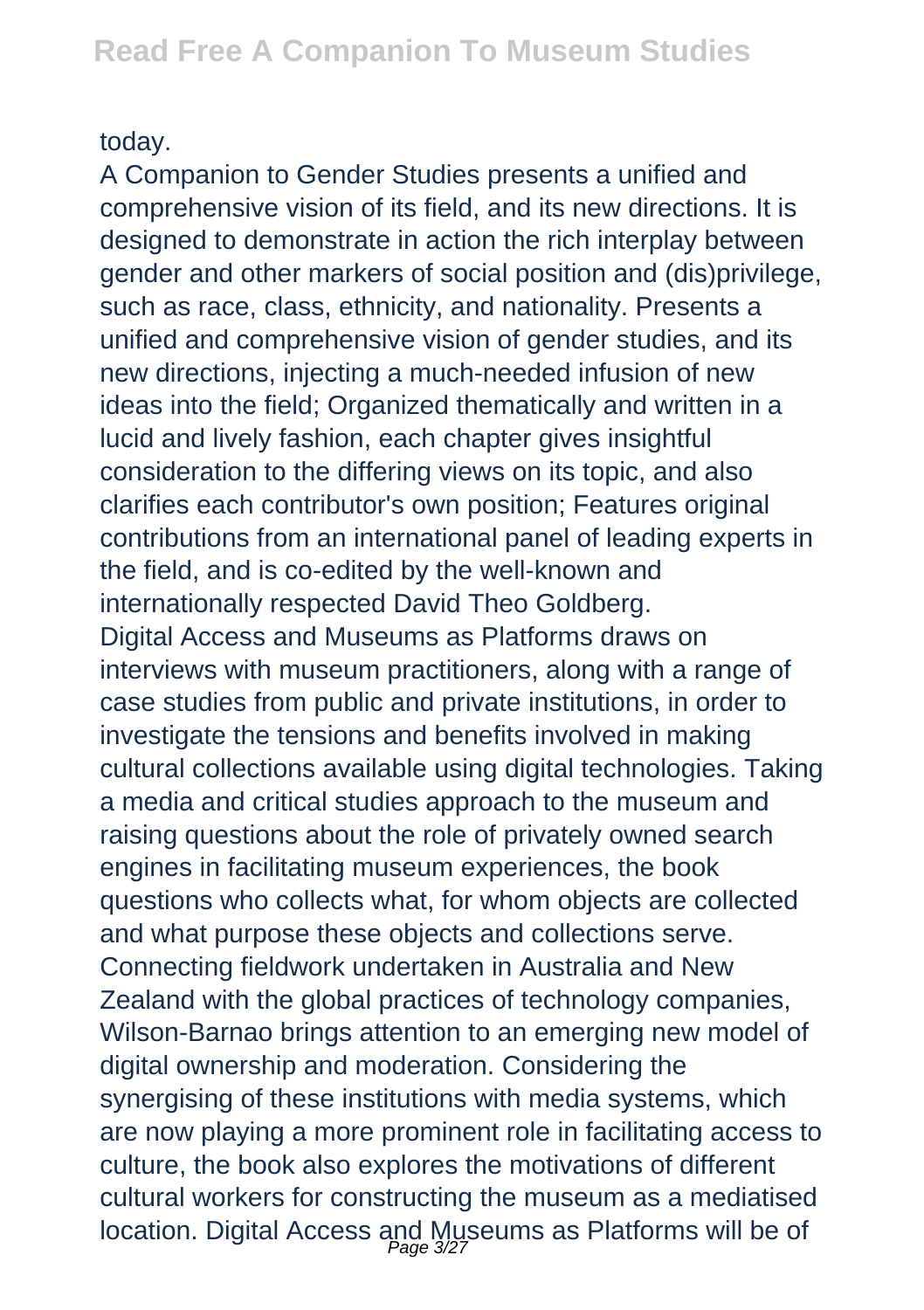interest to academics and students working in the fields of museum studies, art, culture, media studies and digital humanities. Weighing in on conversations about how technologies are being incorporated into museums, the book should also be useful to practitioners working in museums and galleries around the world.

Only a decade ago, the notion that museums, galleries and heritage organisations might engage in activist practice, with explicit intent to act upon inequalities, injustices and environmental crises, was met with scepticism and often derision. Seeking to purposefully bring about social change was viewed by many within and beyond the museum community as inappropriately political and antithetical to fundamental professional values. Today, although the idea remains controversial, the way we think about the roles and responsibilities of museums as knowledge based, social institutions is changing. Museum Activism examines the increasing significance of this activist trend in thinking and practice. At this crucial time in the evolution of museum thinking and practice, this ground-breaking volume brings together more than fifty contributors working across six continents to explore, analyse and critically reflect upon the museum's relationship to activism. Including contributions from practitioners, artists, activists and researchers, this wideranging examination of new and divergent expressions of the inherent power of museums as forces for good, and as activists in civil society, aims to encourage further experimentation and enrich the debate in this nascent and uncertain field of museum practice. Museum Activism elucidates the largely untapped potential for museums as key intellectual and civic resources to address inequalities, injustice and environmental challenges. This makes the book essential reading for scholars and students of museum and heritage studies, gallery studies, arts and heritage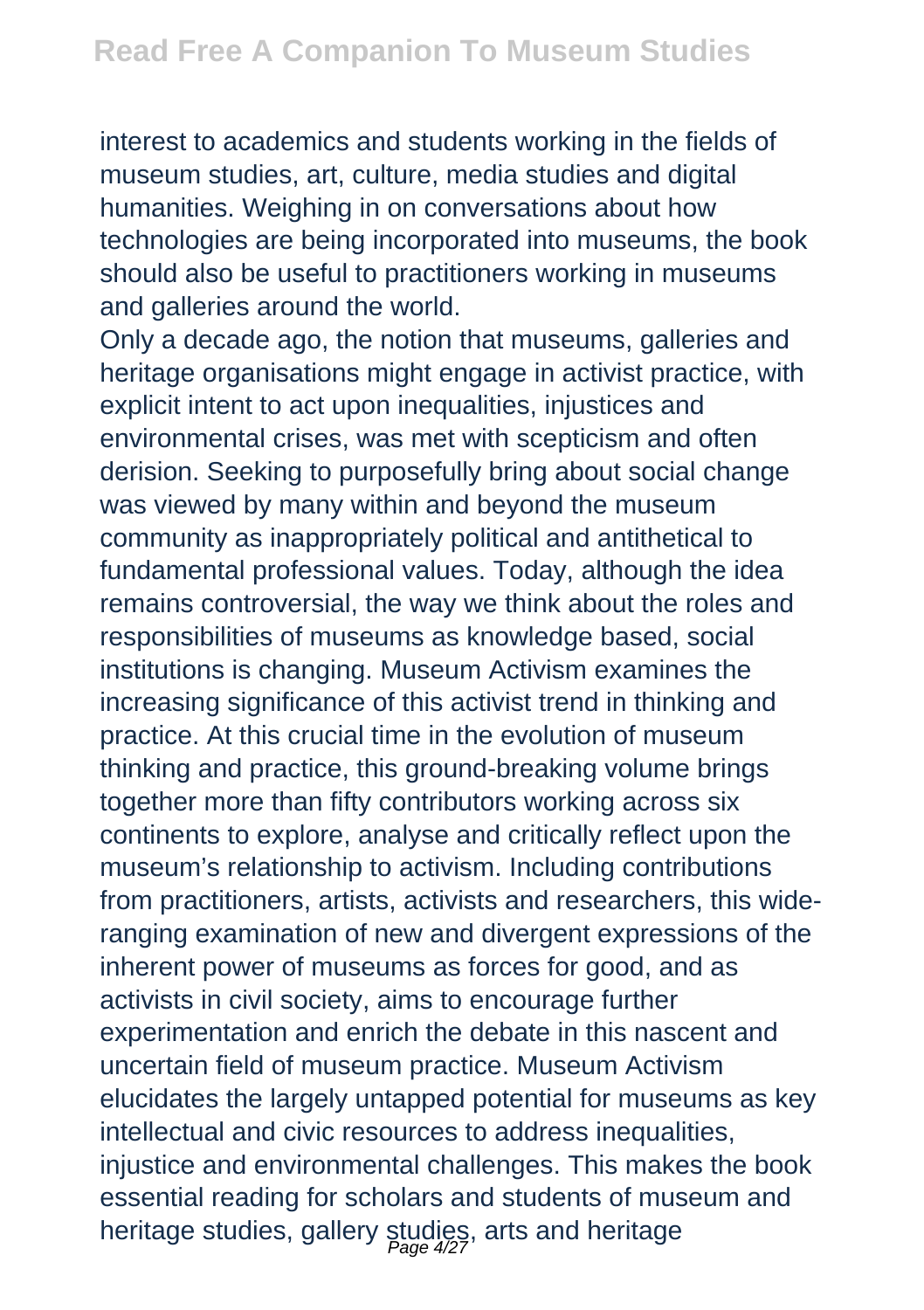management, and politics. It will be a source of inspiration to museum practitioners and museum leaders around the globe. Managing previously unmanaged collections can be challenging. The process of securing the collection and making it accessible needs the mindset of a collections manager as well as the one of a project manager. The target audience are museum professionals with a basic training in collections care that are confronted with collections that are either large in numbers (1000+ artifacts) or stored confusingly, or both. The book is a step-by-step guide how to approach this situation, assuming that there's nothing to start with but a collection that has to be accessioned and the person who is assigned to do it. It is about how to bring order into the chaos, to define what is needed in terms of time, money, staff and material, to spot facility issues and potential dangers, and to use the power of networking to solve an otherwise unsolvable task. Many chapters conclude with "logical exits," the points at which the collection in a condition that allows you to leave it for the next curator to take over. A common issue is that time frames are often so tight that the target of having the collection in good shape at the end of a contract or at a fixed date can't be met. Another common scenario may be that other projects become more important and you have to stop working on the collection, which might sound familiar to many directors of small museums. "Logical exits" are the points you can do this without risking that everything you've done so far or since the last "logical exit" was a waste of time. For contractors those "logical exits" might serve as orientation points when negotiating the work that has to be done on the collection.

The Detroit Institute of Arts is one of America's largest and oldest municipal art museums. However, even as the museum grew into a distinguished collection, there were threats of closure. The DIA has walked a financial tightrope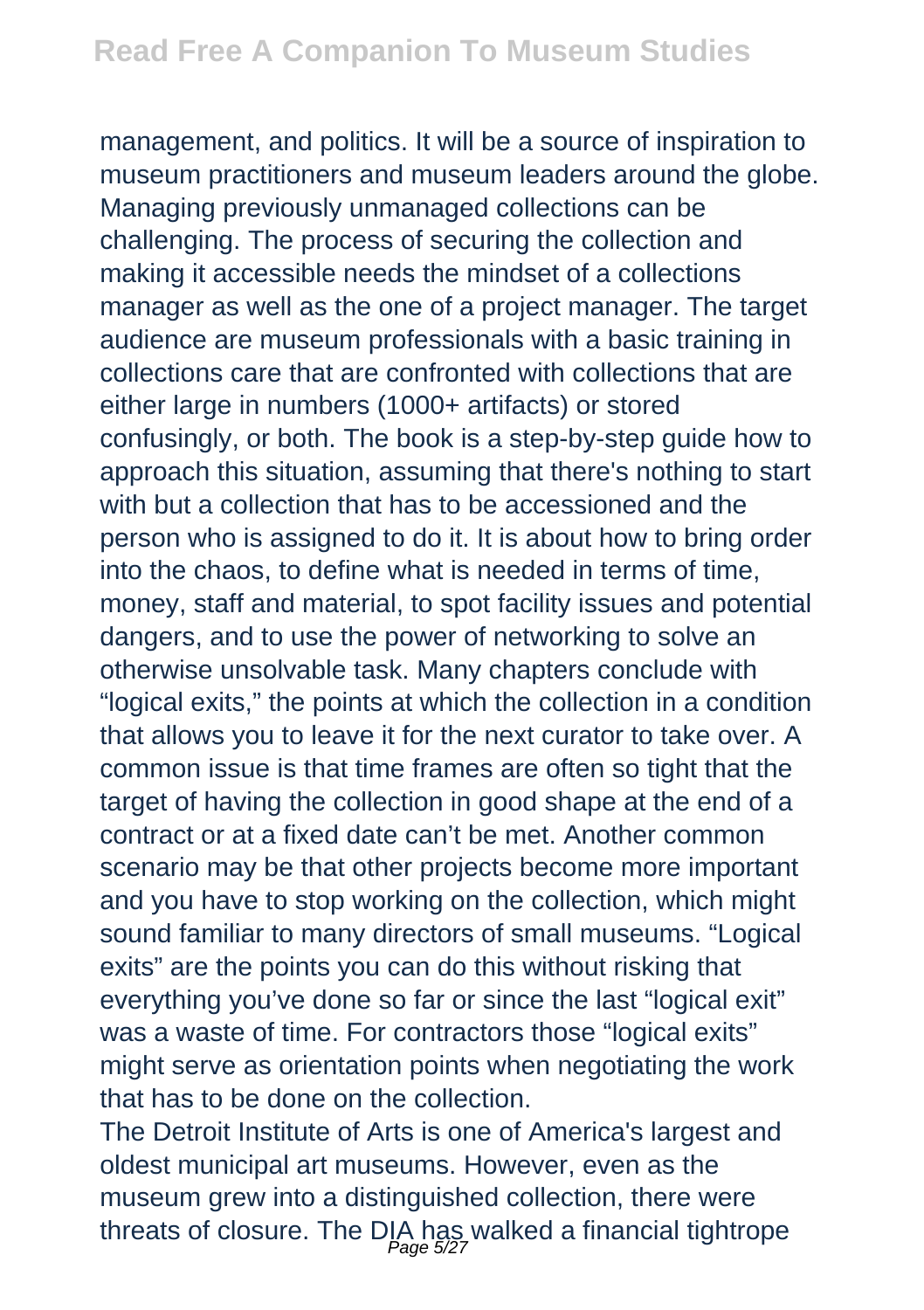since it opened just over a century ago, and was nearly closed by government funding cuts in the 1970s and 1990s. Now Jeffrey Abt tells how the DIA has had to struggle to maintain its fine art collection with barely enough income to remain open. A Museum on the Verge goes behind the scenes at the DIA to disclose the political, economic, and social forces that shaped the museum from its founding to the present day. Drawing on new archival research, Abt reveals that the growing discrepancy between the museum's size and its operating budget was the result of a century of ad hoc solutions to institutional problems that left the DIA vulnerable to annual income losses -- especially reductions of government funding. He also explains its complex relations with private and government entities and delineates the integral role of the museum's support group, the Founders Society. Abt's account is supplemented by a wealth of material, including legal documents and numerical data taken at five-year intervals from the 1880s through 2000 that is presented in both tables and graphs. The data, which comprehensively survey vital statistics such as attendance, collections growth, and finances, provide a rich resource for comparative research on other museums. As a case study of a prominent public institution, A Museum on the Verge offers an invaluable research model for scholars and museum professionals alike.

Learning in the Museum examines major issues and shows how research in visitor studies and the philosophy of education can be applied to facilitate a meaningful educational experience in museums. Hein combines a brief history of education in public museums, with a rigorous examination of how the educational theories of Dewey, Piaget, Vygotsky and subsequent theorists relate to learning in the museum. Surveying a wide range of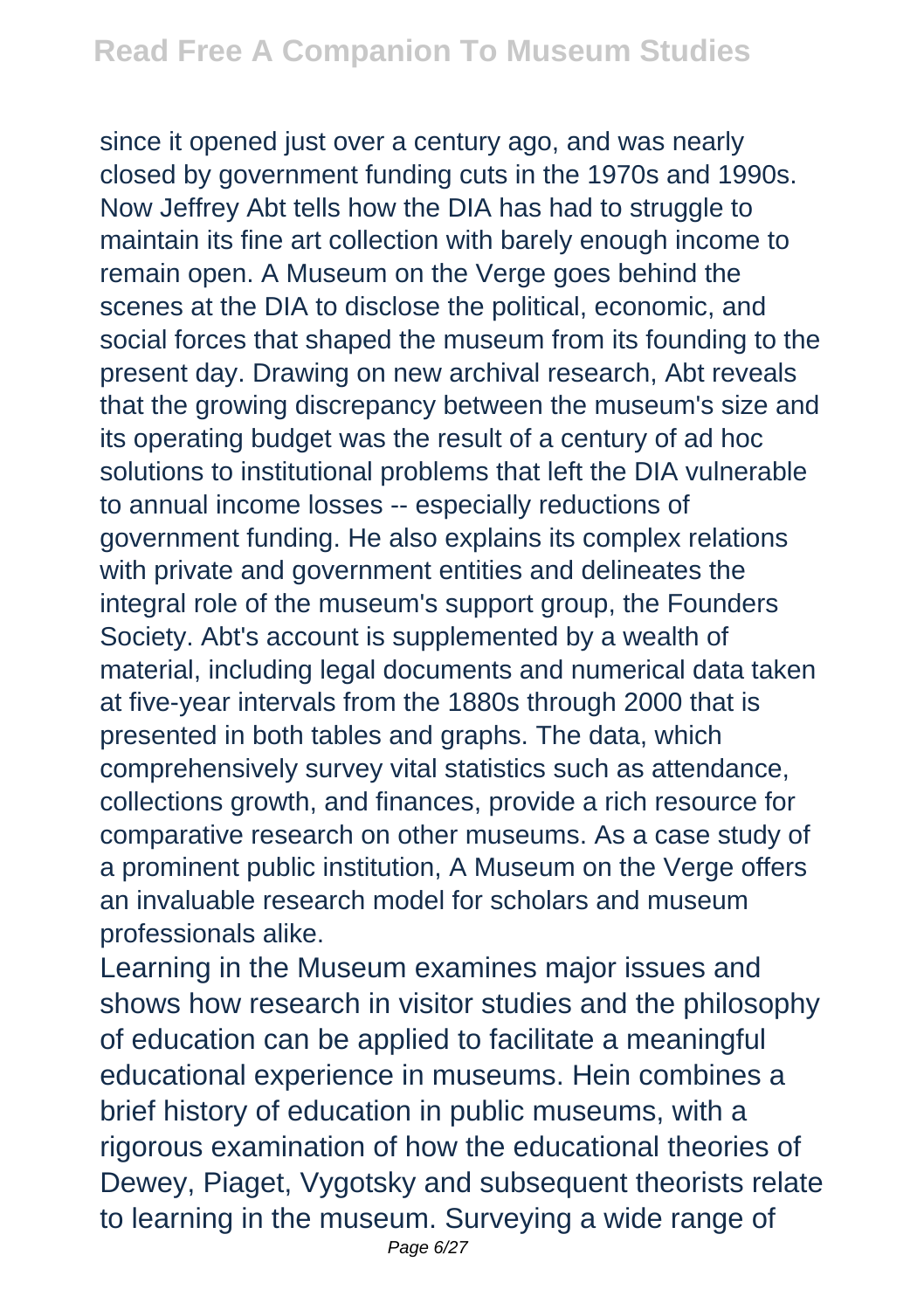research methods employed in visitor studies is illustrated with examples taken from museums around the world, Hein explores how visitors can best learn from exhibitions which are physically, socially, and intellectually accessible to every single visitor. He shows how museums can adapt to create this kind of environment, to provide what he calls the 'constructivist museum'. Providing essential theoretical analysis for students, this volume also serves as a practical guide for all museum professionals on how to adapt their museums to maximize the educational experience of every visitor.

Museums throughout the world have common needs and face common challenges. Keeping up-to-date with new ideas and changing practice is challenging for small and medium-sized museums where time for reading and training is often restricted. This new edition of Museum Basics has therefore been produced for the many museums worldwide that operate with limited resources and few professional staff. The comprehensive training course provided within the book is also suitable for museum studies students who wish to gain a full understanding of work within a museum. Drawing from a wide range of practical experience, the authors provide a basic guide to all aspects of museum work, from audience development and education, through collections management and conservation, to museum organisation and forward planning. Organised on a modular basis with over 110 Units, Museum Basics can be used as a reference work to assist day-to-day museum management and as the key textbook in pre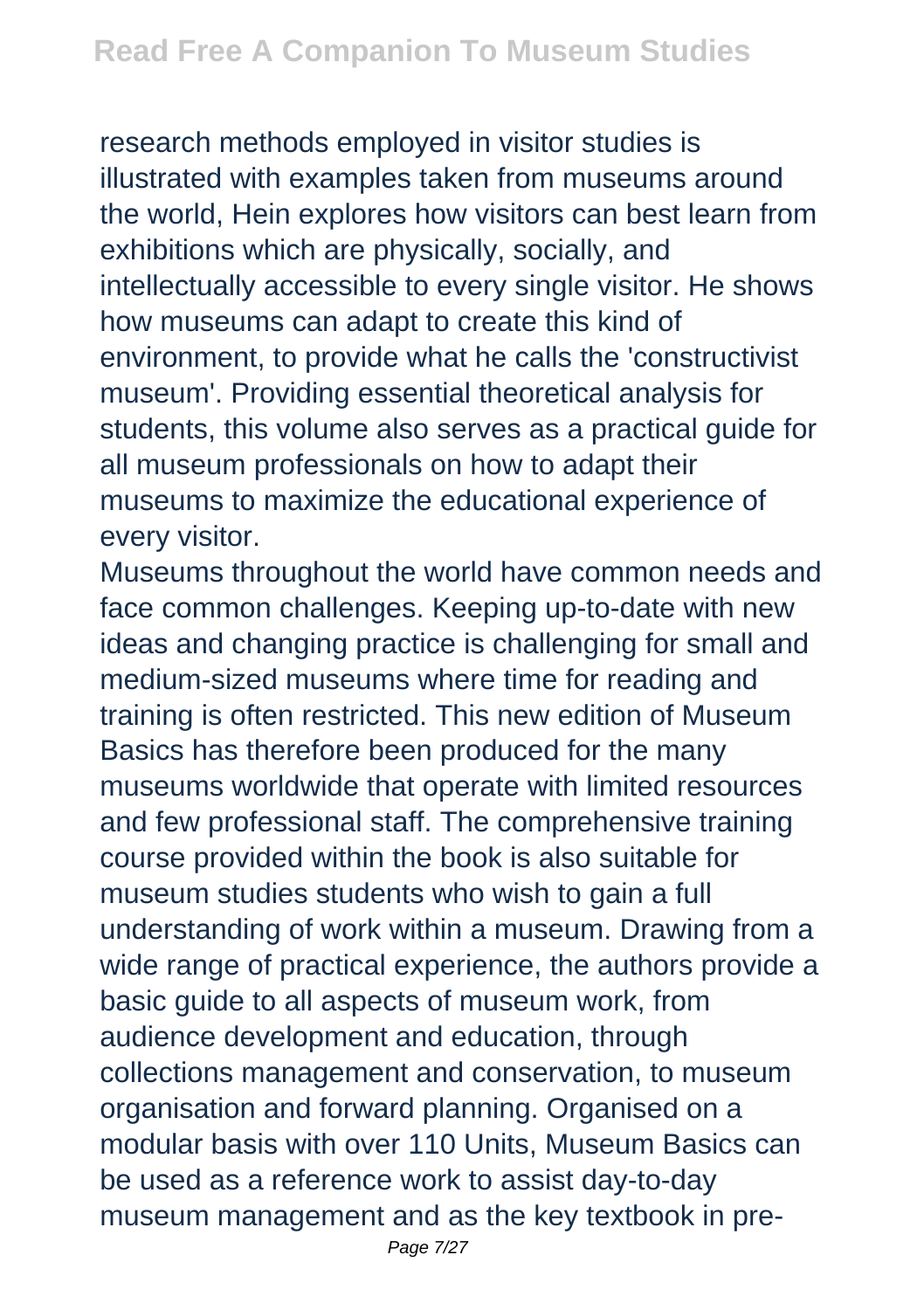service and in-service training programmes. It is designed to be supplemented by case studies, project work and group discussion. This third edition has been fully updated and extended to take account of the many changes that have occurred in the world of museums in the last five years. It includes over 100 new diagrams supporting the text, a glossary, sources of information and support as well as a select bibliography. Museum Basics is also now supported by its own companion website providing a wide range of additional resources for the reader.

One might believe that museum studies is a stable field of academic inquiry based on a set of familiar institutional forms and functions. But as institutions museums have never been stable or singular, and neither has the discipline of museum studies. Museum studies as a field of academic inquiry has received little critical attention. One result of this neglect has arguably been a lack of invention in museum studies; another is the distancing of academic museum studies from museum practice. Doing Museology Differently charts a different course. A critical?creative reflection on academic practice, the book takes the form of a narrative account of museological fieldwork. A research story unfolds, challenging academic conventions at the level of its own presentation: the book combines critical museum visiting with an autobiographical voice. The identification of a previously underexplored interdisciplinary space leads the author to experiment with museum studies using contemporary developments in the theory and practice of human geography. The new approaches to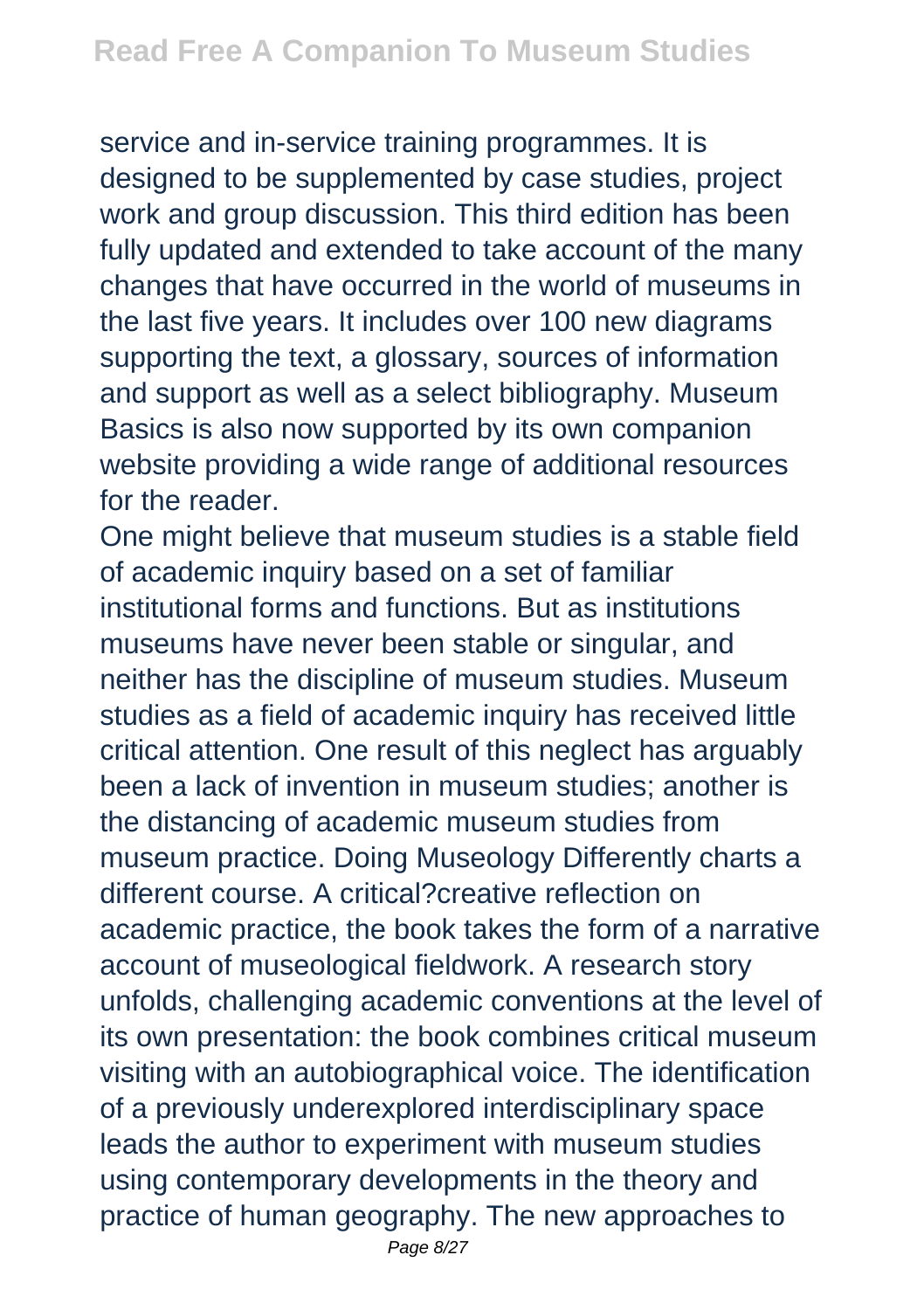museological research and representation that emerge from this unique inquiry challenge assumed institutional and intellectual boundaries and act as a call to further creative experimentation.

A Companion to Museum Studies captures the multidisciplinary approaches to the study of the development, roles, and significance of museums in contemporary society. It is an indispensable reference for art historians, museum curators, and art and culture lovers. Collects first-rate original essays by leading figures from a range of disciplines and theoretical stances, including anthropology, art history, history, literature, sociology, cultural studies, and museum studies Examines the complexity of the museum from cultural, political, curatorial, historical and representational perspectives Covers traditional subjects, such as space, display, buildings, objects and collecting, and more contemporary challenges such as visiting, commerce, community and experimental exhibition forms

Museum Studies: An Anthology of Contexts provides a comprehensive interdisciplinary collection of approaches to museums and their relation to history, culture, philosophy and their adoring or combative publics. Brings together for the first time a wide array of texts that mix contemporary analysis with historical documentation Includes five sections that highlight central themes in museum studies: issue-oriented contexts in museology; states of "nature"; the status of nations; history, memory and other locations; and arts, crafts and visitors Addresses the development of museums, the role of the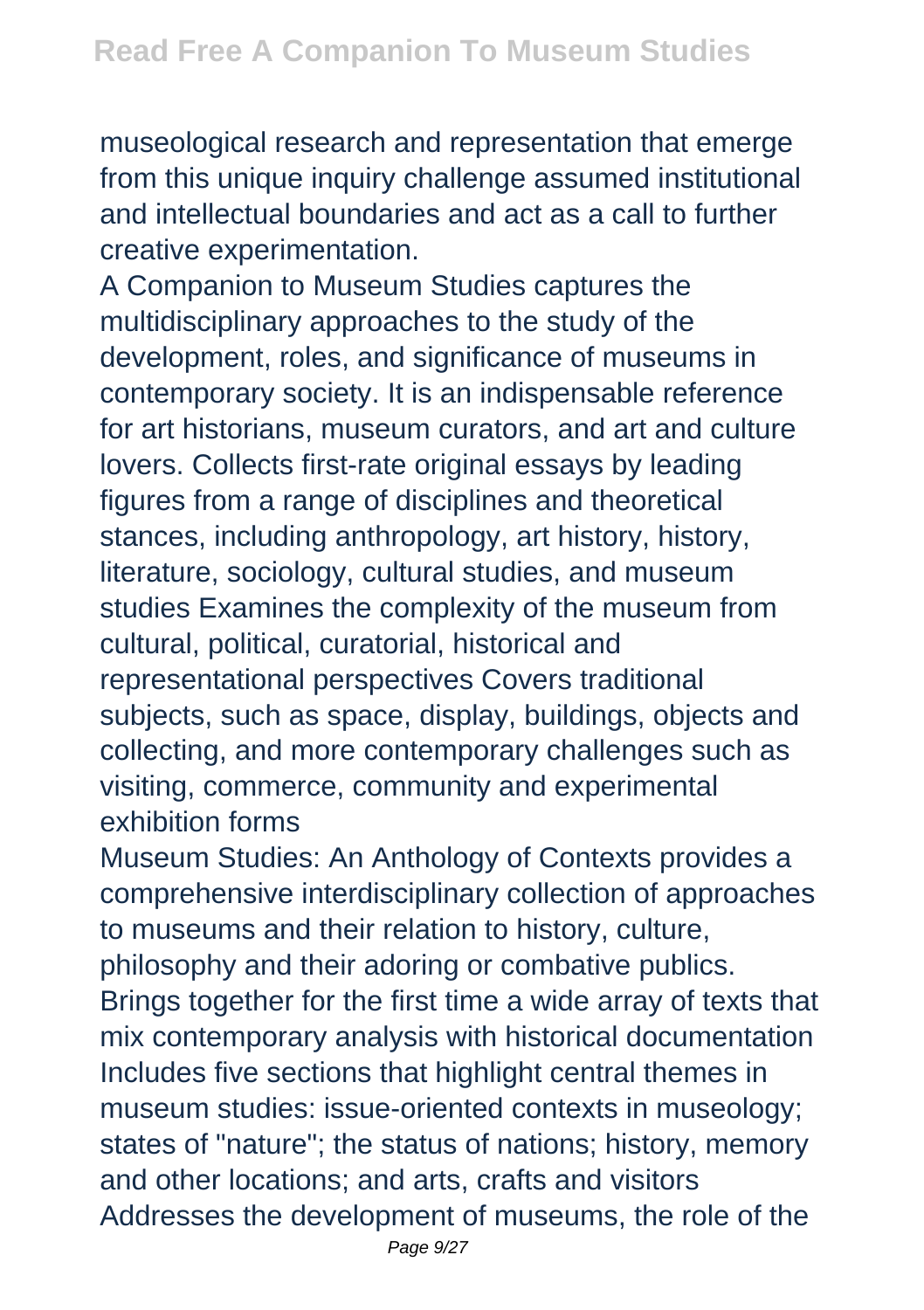museum in society, and issues central to contemporary museum studies Opens with an introductory essay that situates museum studies in a truly interdisciplinary context and includes an opening essay for each section that guides the reader through the selections Includes a bibliography and list of resources devoted to museum studies that makes the volume an authoritative guide on the subject

New Museum Theory and Practice is an original collection ofessays with a unique focus: the contested politics and ideologiesof museum exhibition. Contains 12 original essays that contribute to the field whilecreating a collective whole for course use. Discusses theory through vivid examples and historicaloverviews. Offers guidance on how to put theory into practice. Covers a range of museums around the world: from art tohistory, anthropology to music, as well as historic houses,cultural centres, virtual sites, and commercial displays that usethe conventions of the museum. Authors come from the UK, Canada, the US, and Australia, andfrom a variety of fields that inform cultural studies. This book examines the practice of community engagement in museums through the notion of care. It focuses on building an understanding of the logic of care that underpins this practice, with a view to outlining new roles for museums within community health and social care. This book engages with the recent growing focus on community participation in museum activities, notably in the area of health and wellbeing. It explores this theme through an analysis of the practices of community engagement workers at Tyne & Wear Archives &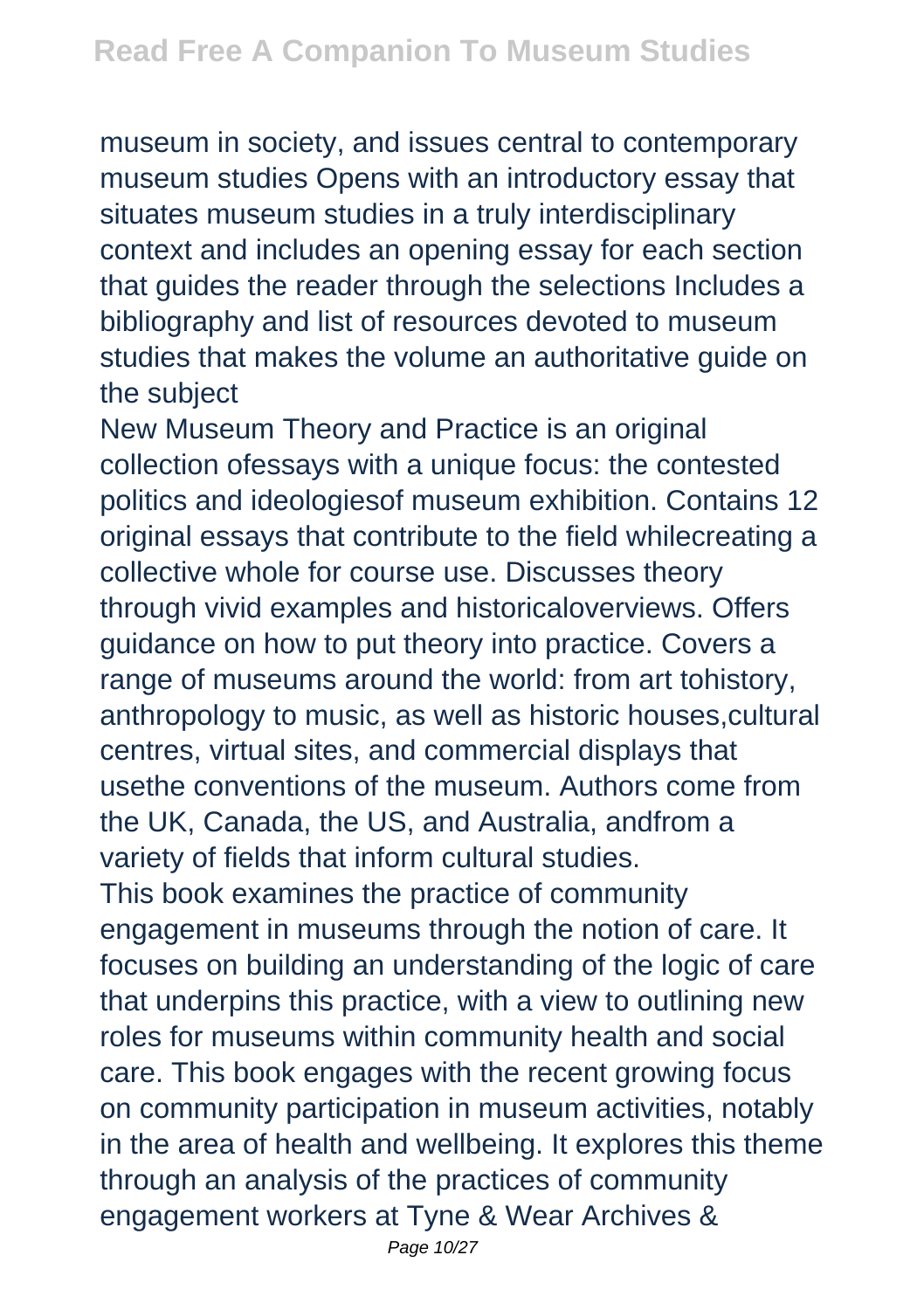Museums in the UK. It examines how this work is operationalised and valued in the museum, and the institutional barriers to this practice. It presents the practices of care that shape community-led exhibitions, and community engagement projects involving health and social care partners and their clients. Drawing on the ethics of care and geographies of care literatures, this text provides readers with novel perspectives for transforming the museum into a space of social care. This book will appeal to museum studies scholars and professionals, geographers, organisational studies scholars, as well as students interested in the social role of museums.

Few institutions are warier of copies than museums. Few fields of knowledge are more prone to denounce copies as fake than the heritage field. Few discourses are as concerned with authenticity, aura, originals and provenance as those concerning exhibiting and collecting. So why is it that these are institutions, fields and discourses where copies proliferate and copying techniques have thrived for hundreds of years? Museums as Cultures of Copies aims to make the copying practices of museums visible and to discuss, from a range of interrelated perspectives, precisely what function copies fulfil in the heritage field and in museums today. With contributions from Europe and Canada, the book interrogates the meaning of copies and presents copying as a fully integrated part of museum work. Including chapters on ethnographic mannequins, digitalized photos, death masks, museum documentation and mechanical models, contributors consider how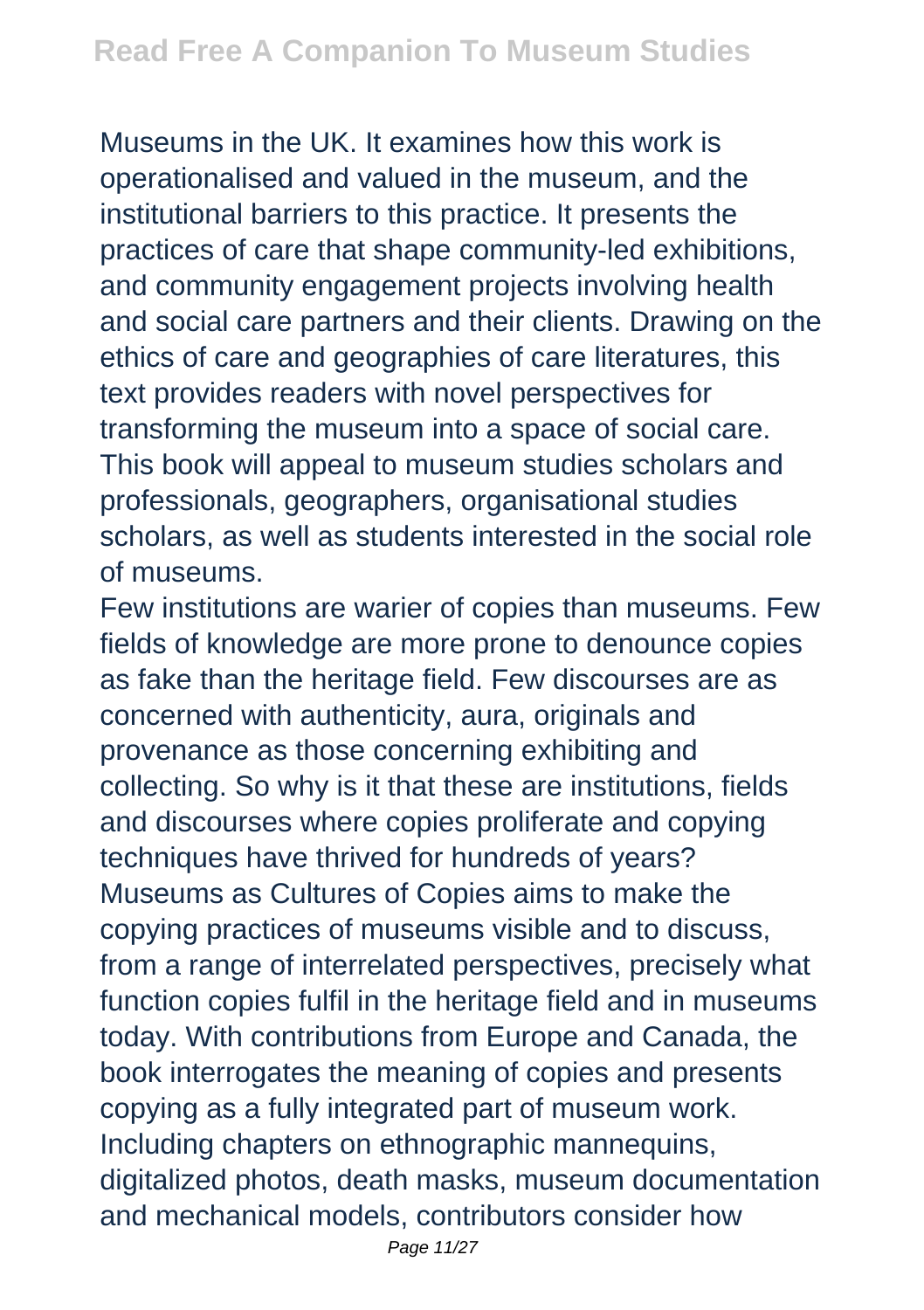copying as a cultural form changes according to time and place and how new forms of copying and copy technologies challenge and expand museum work today. Arguing that copying is at the basis of museum practice and that new technologies and practices have been taken up and developed in museums since their inception, the book presents both heritage work and copies in a new light. Museums as Cultures of Copies should be of great interest to academics, scholars and postgraduate students working in the fields of museum and heritage studies, as well as visual studies, cultural history and archaeology. It should also be essential reading for museum practitioners.

Art in Science Museums brings together perspectives from different practitioners to reflect on the status and meaning of art programmes in science centres and museums around the world. Presenting a balanced mix of theoretical perspectives, practitioners' reflections, and case-studies, this volume gives voice to a wide range of professionals, from traditional science centres and museums, and from institutions born with the very aim of merging art and science practices.

Considering the role of art in the field of science engagement, the book questions whether the arts might help curators to convey complex messages, foster a more open and personal approach to scientific issues, become tools of inclusion, and allow for the production of totally new cultural products. The book also includes a rich collection of projects from all over the world, synthetically presenting cases that reveal very different approaches to the inclusion of art in science programmes. Art in Science Museums should be of great interest to academics, researchers and postgraduate students working in the fields of museum studies, cultural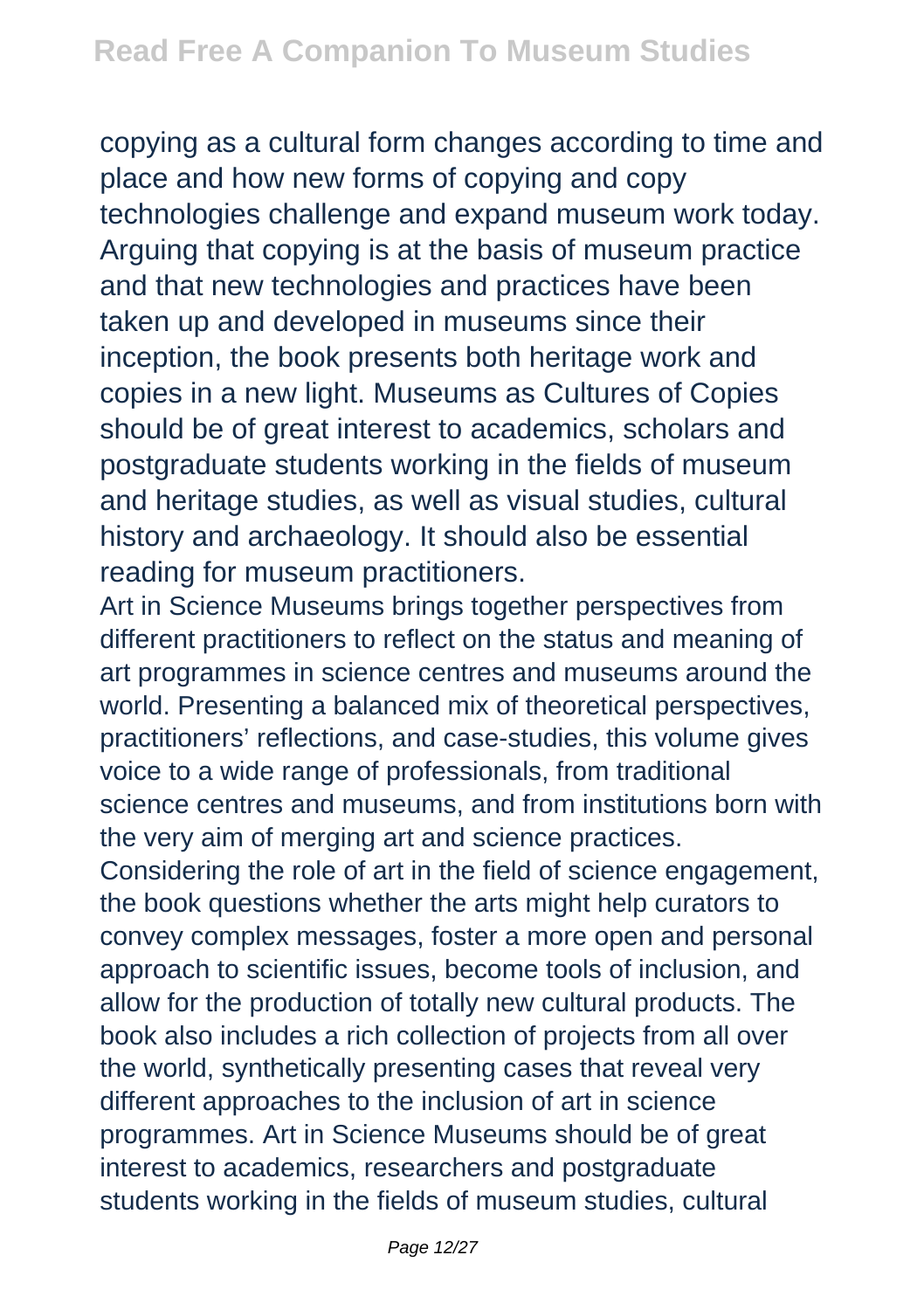heritage management, material culture, science communication and contemporary art. It should also be essential reading for museum professionals looking to promote more reflective social science engagement in their **institutions** 

Are national galleries different from other kinds of art gallery or museum? What value is there for the nation in a collection of international masterpieces? How are national galleries involved in the construction national art? National Galleries is the first book to undertake a panoramic view of a type of national institution – which are sometimes called national museums of fine art – that is now found in almost every nation on earth. Adopting a richly illustrated, globally inclusive, comparative view, Simon Knell argues that national galleries should not be understood as 'great galleries' but as peculiar sites where art is made to perform in acts of nation building. A book that fundamentally rewrites the history of these institutions and encourages the reader to dispense with elitist views of their worth, Knell reveals an unseen geography and a rich complexity of performance. He considers the ways the national galleries entangle art and nation, and the differing trajectories and purposes of international and national art. Exploring galleries, artists and artworks from around the world, National Galleries is an argument about how we think about and study these institutions. Privileging the situatedness of each national gallery performance, and valuing localism over universalism, Knell looks particularly at how national art is constructed and represented. He ends with examples that show the mutability of national art and by questioning the necessity of art nationalism.

During the economic boom of the 1990s, art museums expanded dramatically in size, scope, and ambition. They came to be seen as new civic centers: on the one hand as places of entertainment, leisure, and commerce, on the other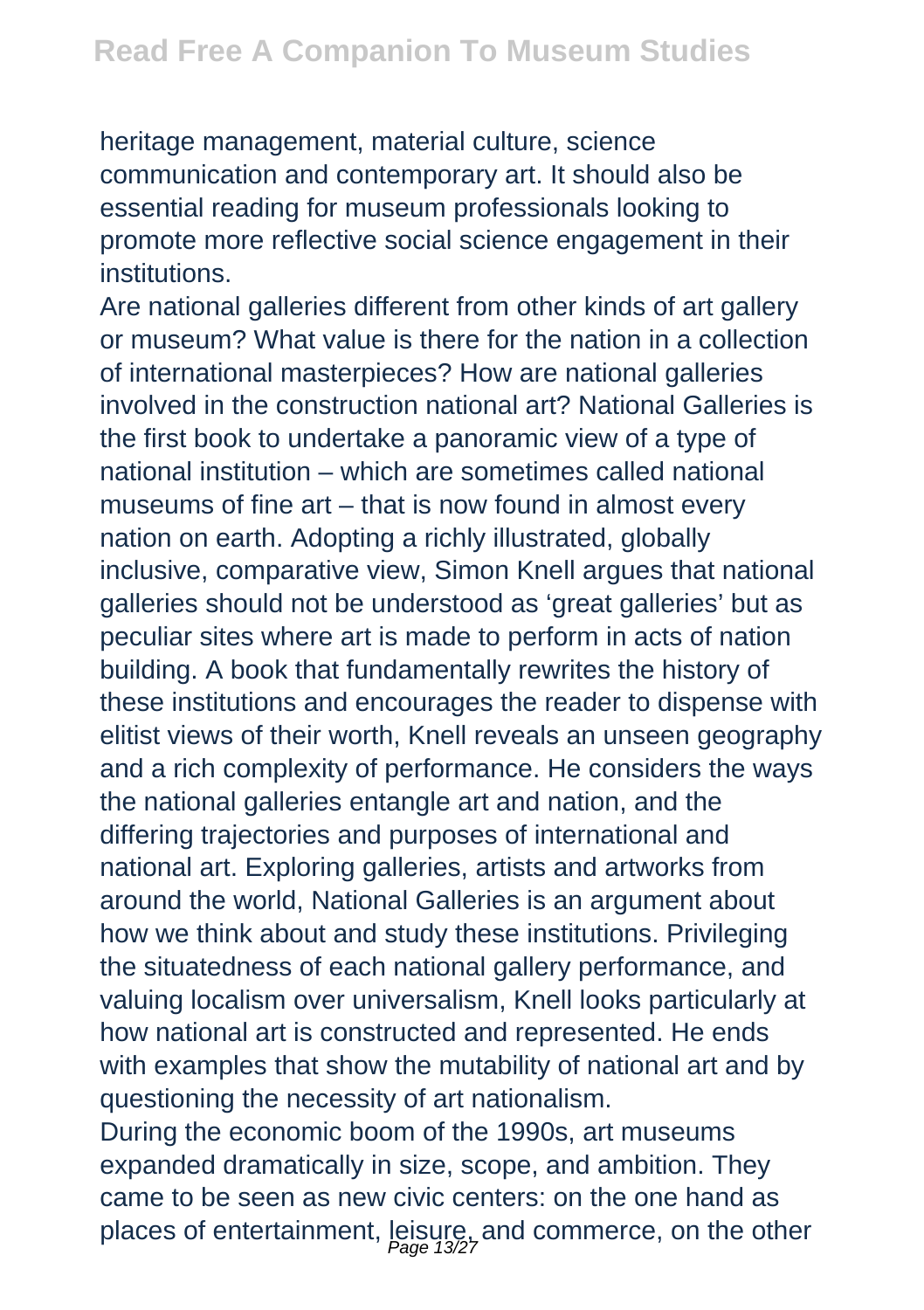as socially therapeutic institutions. But museums were also criticized for everything from elitism to looting or illegally exporting works from other countries, to exhibiting works offensive to the public taste. Whose Muse? brings together five directors of leading American and British art museums who together offer a forward-looking alternative to such prevailing views. While their approaches differ, certain themes recur: As museums have become increasingly complex and costly to manage, and as government support has waned, the temptation is great to follow policies driven not by a mission but by the market. However, the directors concur that public trust can be upheld only if museums continue to see their core mission as building collections that reflect a nation's artistic legacy and providing informed and unfettered access to them. The book, based on a lecture series of the same title held in 2000-2001 by the Harvard Program for Art Museum Directors, also includes an introduction by Cuno and a fascinating--and surprisingly frank--roundtable discussion among the participating directors. A rare collection of sustained reflections by prominent museum directors on the current state of affairs in their profession, this book is without equal. It will be read widely not only by museum professionals, trustees, critics, and scholars, but also by the art-loving public itself. Museums and Social Change explores the ways museums can work in collaboration with marginalised groups to work for social change and, in so doing, rethink the museum. Drawing on the first-hand experiences of museum practitioners and their partners around the world, the volume demonstrates the impact of a shared commitment to collaborative, reflective practice. Including analytical discussion from practitioners in their collegial work with women, the homeless, survivors of institutionalised child abuse and people with disabilities, the book draws attention to the significant contributions of small,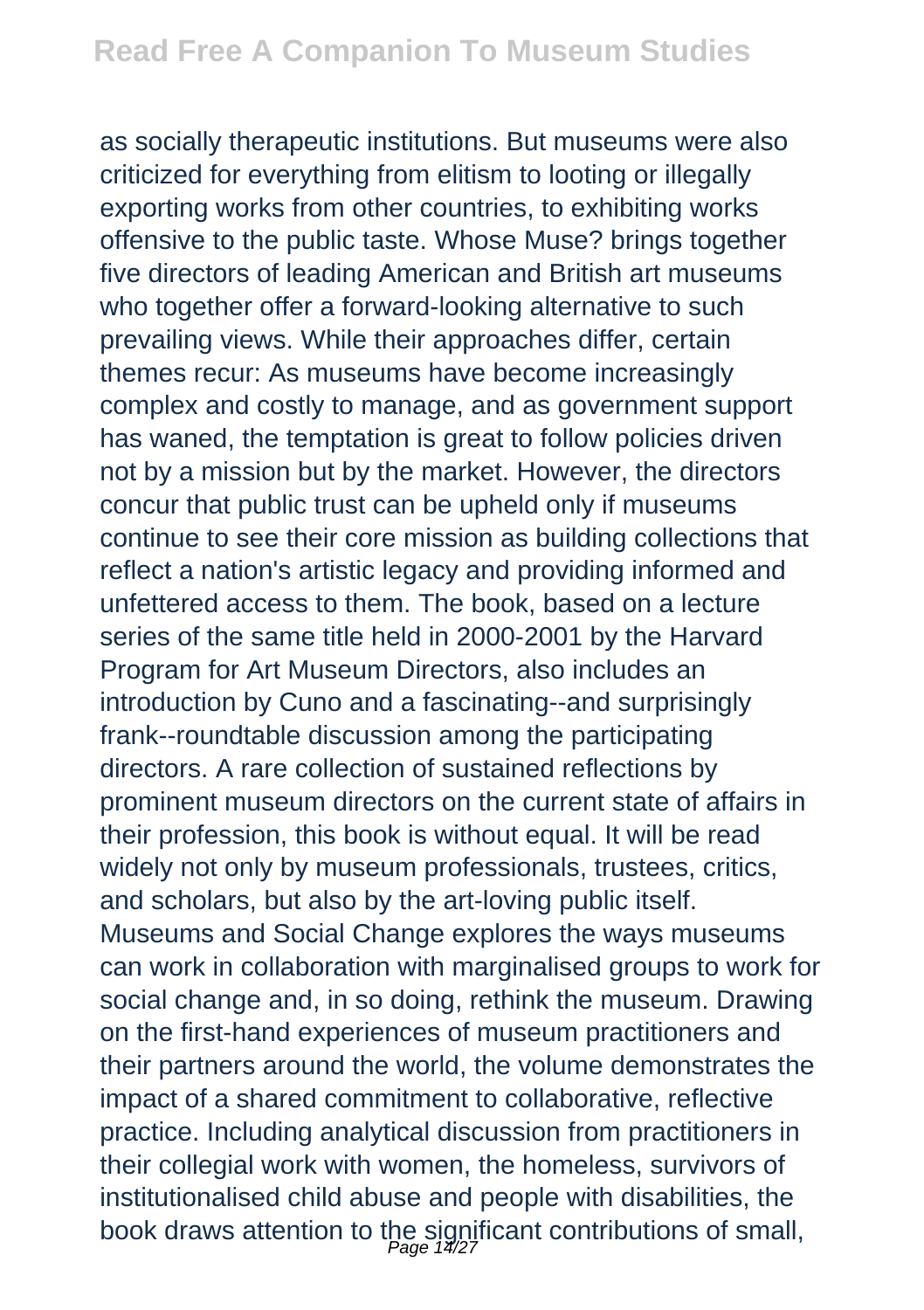specialist museums in bringing about social change. It is here, the book argues, that the new museum emerges: when museum practitioners see themselves as partners, working with others to lead social change, this is where museums can play a distinct and important role. Emerging in response to ongoing calls for museums to be more inclusive and participate in meaningful engagement, Museums and Social Change will be essential reading for academics and students working in museum and gallery studies, librarianship, archives, heritage studies and arts management. It will also be of great interest to those working in history and cultural studies, as well as museum practitioners and social activists around the world.

A Companion to Museum StudiesJohn Wiley & Sons National Museums is the first book to explore the national museum as a cultural institution in a range of contrasting national contexts. Composed of new studies of countries that rarely make a showing in the English-language studies of museums, this book reveals how these national museums have been used to create a sense of national self, place the nation in the arts, deal with the consequences of political change, remake difficult pasts, and confront those issues of nationalism, ethnicity and multiculturalism which have come to the fore in national politics in recent decades. National Museums combines research from both leading and new researchers in the fields of history, museum studies, cultural studies, sociology, history of art, media studies, science and technology studies, and anthropology. It is an interrogation of the origins, purpose, organisation, politics, narratives and philosophies of national museums.

Museums and Centers of Contemporary Art in Central Europe is a comprehensive study of the ecosystem of art museums and centers in the Czech Republic, Hungary, Poland and Slovakia. Focusing on institutions founded after 1989, the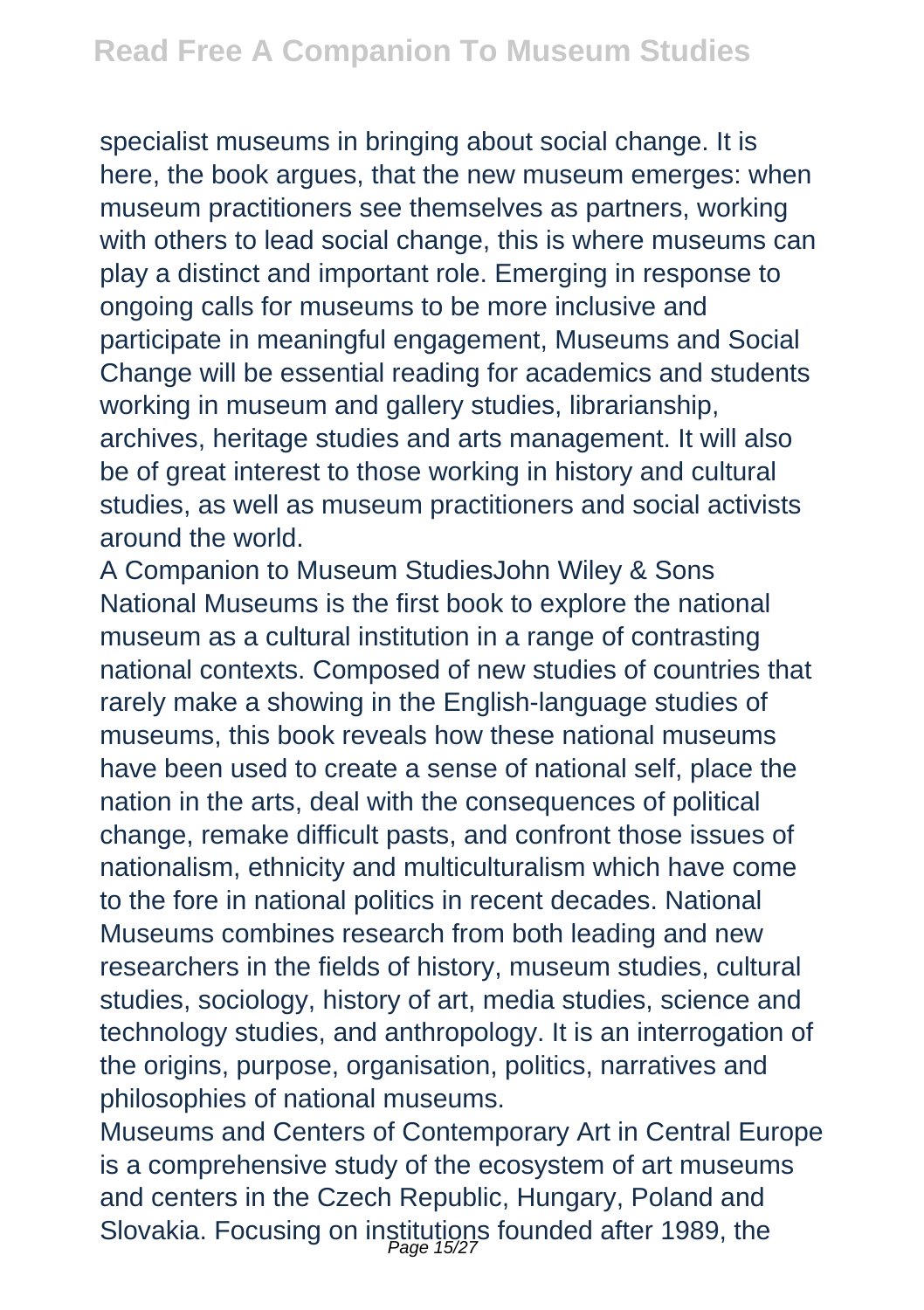book analyses a thirty-year boom in art exhibition space in these regions, as well as a range of socio-political influences and curatorial debates that had a significant impact upon their development. Tracing the inspiration for the increase in art institutions and the models upon which these new spaces were based, Jagodzi?ska offers a unique insight into the history of museums in Central Europe. Providing analysis of a range of issues, including private and public patronage, architecture, and changing visions of national museums of art, the book situates these newly-founded institutions within their historical, political and museological contexts. Considering whether - and in what ways - they can be said to have a shared regional identity that is distinct from institutions elsewhere, this valuable contribution paints a picture of the region in its entirety from the perspective of new institutions of art. Offering the first comprehensive study on the topic, Museums and Centers of Contemporary Art in Central Europe should be of great interest to academics, researchers and postgraduate students engaged in the study of museums, art,

history and architecture.

Routledge Companion to Museum Ethics is a theoretically informed reconceptualization of museum ethics discourse as a dynamic social practice central to the project of creating change in the museum. Through twenty-seven chapters by an international and interdisciplinary group of academics and practitioners it explores contemporary museum ethics as an opportunity for growth, rather than a burden of compliance. The volume represents diverse strands in museum activity from exhibitions to marketing, as ethics is embedded in all areas of the museum sector. What the contributions share is an understanding of the contingent nature of museum ethics in the twenty-first century—its relations with complex economic, social, political and technological forces and its fluid ever-shifting sensibility. The volume examines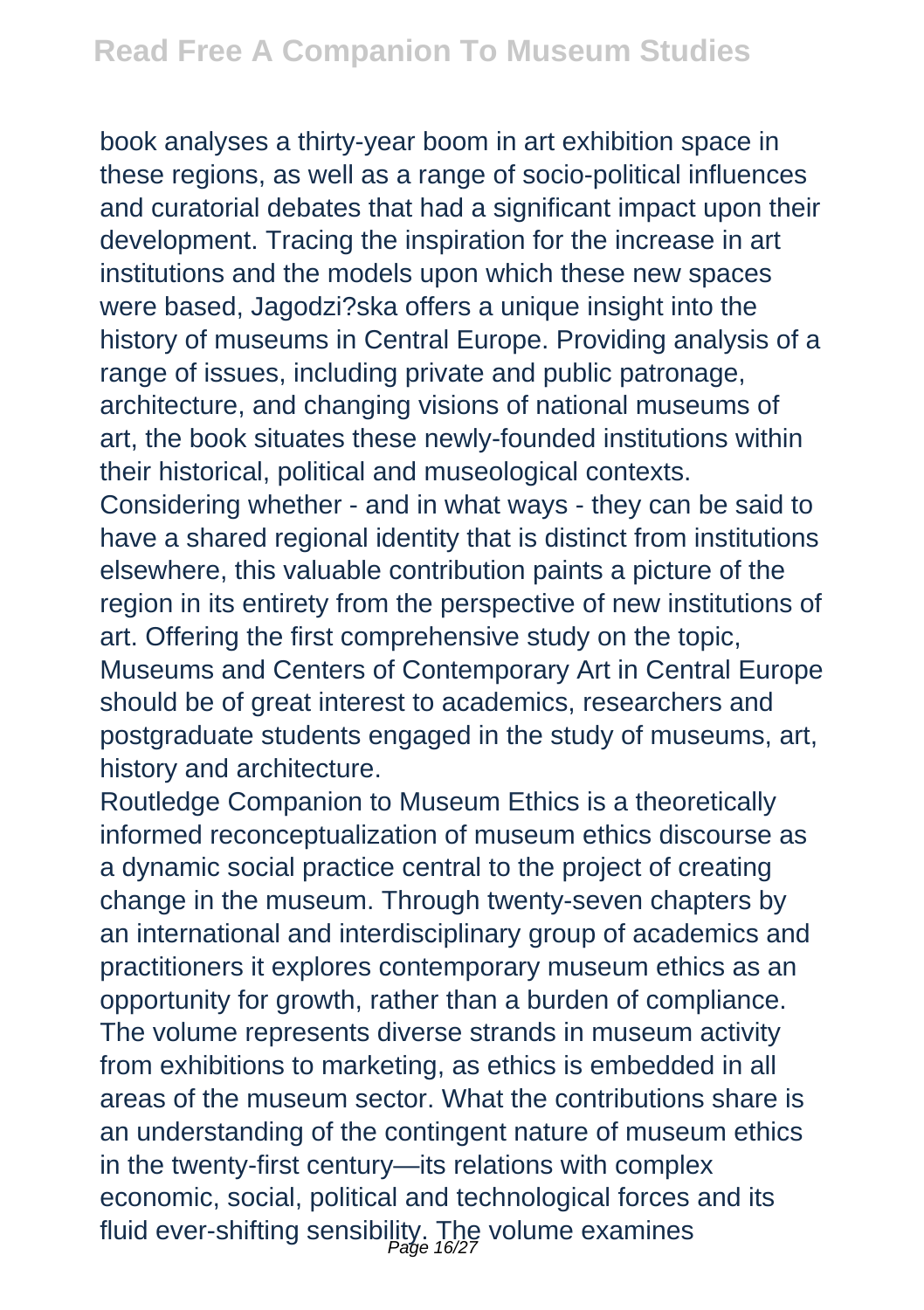contemporary museum ethics through the prism of those disciplines and methods that have shaped it most. It argues for a museum ethics discourse defined by social responsibility, radical transparency and shared guardianship of heritage. And it demonstrates the moral agency of museums: the concept that museum ethics is more than the personal and professional ethics of individuals and concerns the capacity of institutions to generate self-reflective and activist practice.

Looking for an A-Z, one-stop, comprehensive book on museums? Wish you were able to have one of the world's leading museum consultants spend a couple of days with you, talking you through how to start a museum, how museums work, how to set up an exhibit, and more? If so, Museums 101 is the answer to your wishes. In one short volume, Mark Walhimer covers: • Essential Background, such as what is a museum, a quick history of museums, and 10 steps to starting a museum • Operational Basics, such as branding, marketing, strategic planning, governance, accessibility, and day-to-day operations • What goes on behind the scenes in a museum, ranging from finances to fundraising to art handling, exhibit management, and research • The Visitor Experience, planning a museum, designing exhibits for visitors, programming, and exhibit evaluation. Features that even the most experienced museum professionals will find useful include a community outreach checklist, a fundraising checklist, a questionnaire for people considering starting a new museum, and an exhaustive, well-organized list of online resources for museum operations. The book's contents were overseen by a six-member international advisory<br>Page 17/27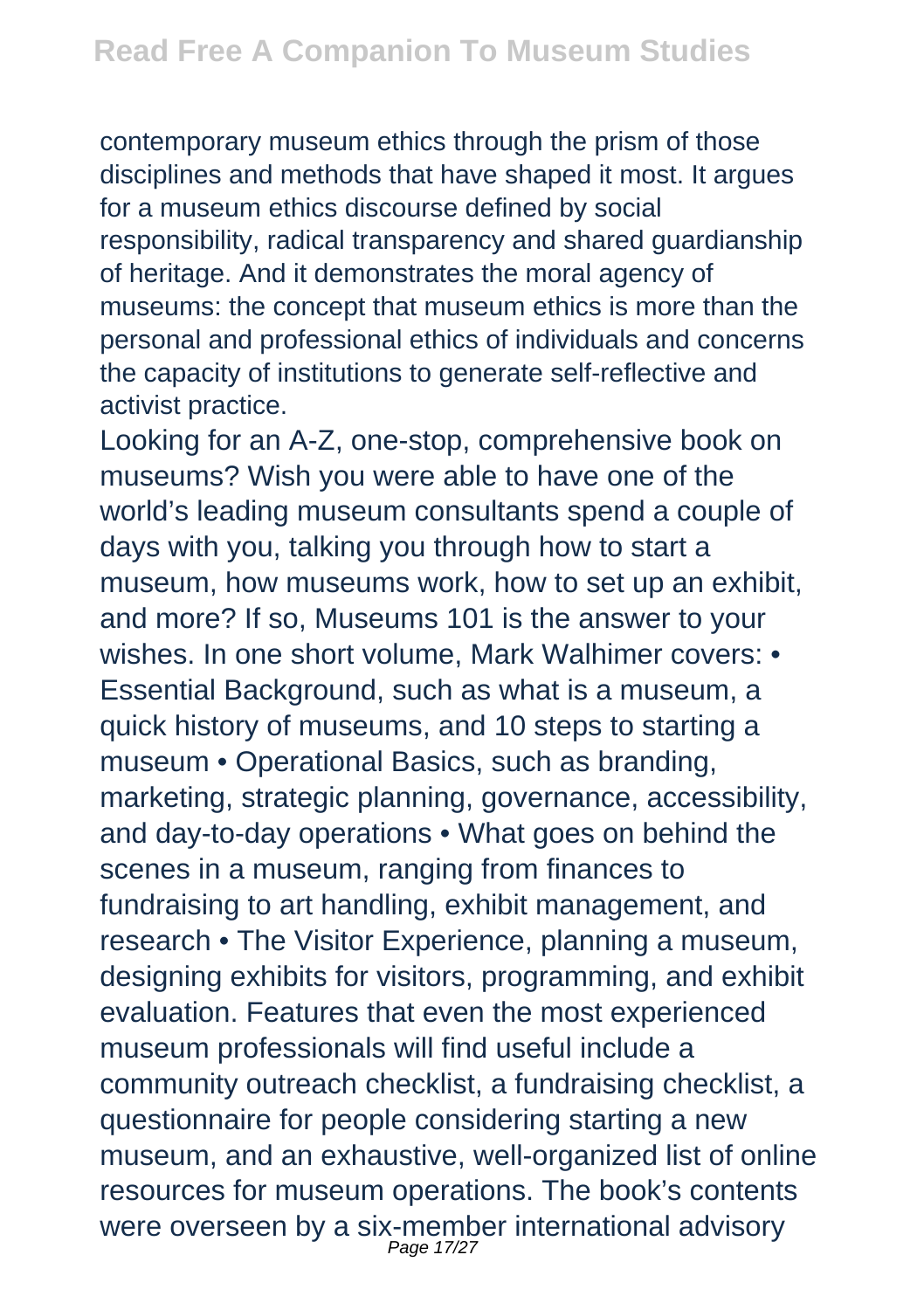board. Valuable appendixes you'll use every day include a museum toolbox full of useful forms, checklists, and worksheets, and a glossary of essential museum-related terms. In addition to the printed book, Museums 101 also features a companion website exclusively for readers of the book. The website— museums101.com—features: • links to essential online resources in the museum world, • downloadable sample documents, • a glossary, • a bibliography of sources for further reading, and • photographs of more than 75 museums of all types. Museums 101 Advisory Board • Jim DeMersman, Executive Director, Museum on Main, Pleasanton, California, United States of America • David L. Godfrey, C.P.A., Allison & Godfrey, Certified Public Accountants, Norwalk, Connecticut, United States of America • Van A. Romans, President, Fort Worth Museum of Science and History, Fort Worth, Texas, and Board of Trustees, American Alliance of Museums, United States of America • Sergey Solovyev, Ph.D., Department of Greek & Roman Antiquities, The State Hermitage Museum, Russia • Alison Spence, Exhibitions and Loans Registrar, National Museum of Australia, Canberra ACT, Australia • Audrey Vermette, Director of Programs and Public Affairs, Canadian Museums Association, Ontario, Canada The Routledge Companion to Digital Humanities and Art History offers a broad survey of cutting-edge

intersections between digital technologies and the study of art history, museum practices, and cultural heritage. The volume focuses not only on new computational tools that have been developed for the study of artworks and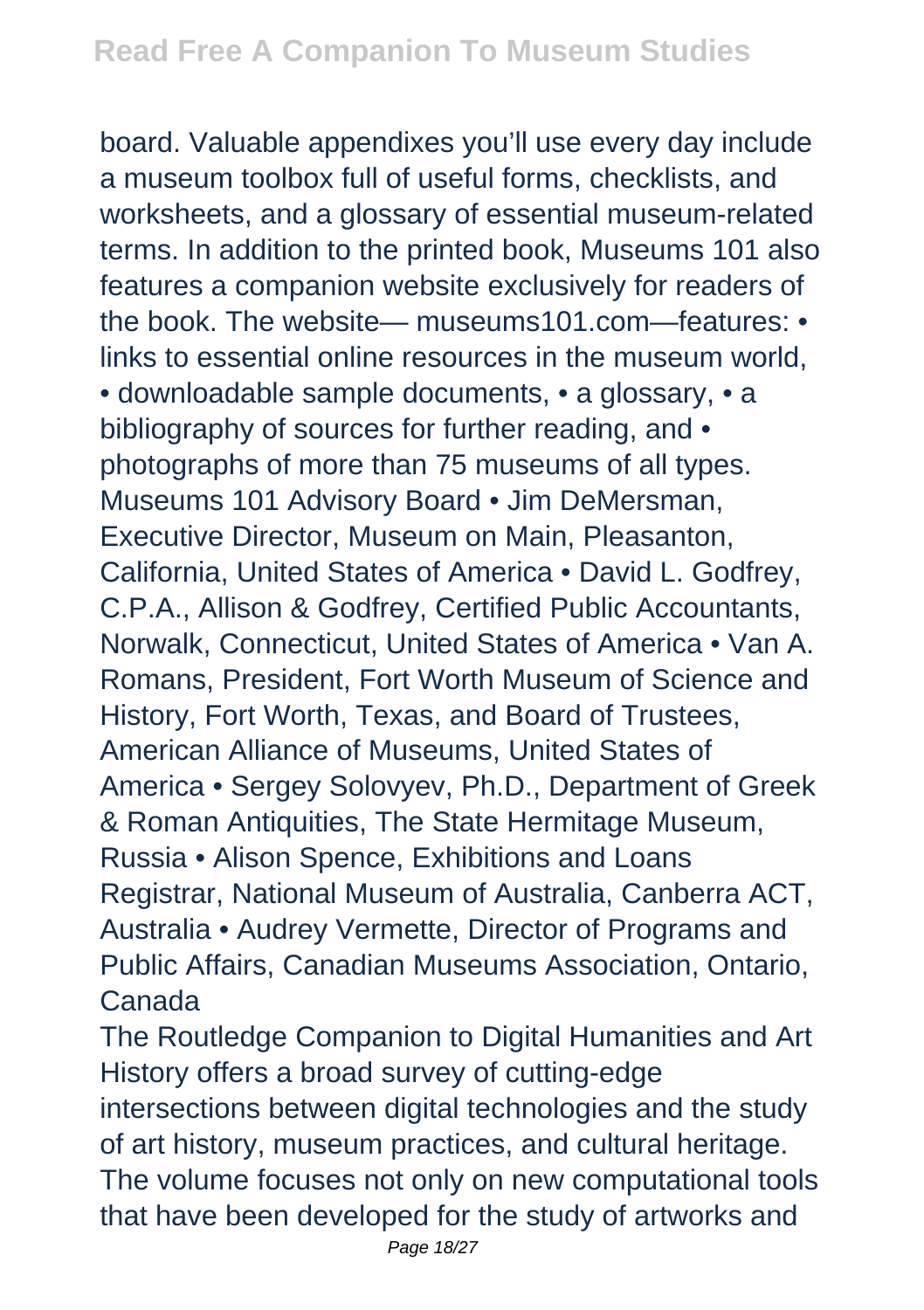their histories but also debates the disciplinary opportunities and challenges that have emerged in response to the use of digital resources and methodologies. Chapters cover a wide range of technical and conceptual themes that define the current state of the field and outline strategies for future development. This book offers a timely perspective on transdisciplinary developments that are reshaping art historical research, conservation, and teaching. This book will be of interest to scholars in art history, historical theory, method and historiography, and research methods in education.

Museums and the Working Class is the first book to take an intersectional and international approach to the issues of economic diversity and class within the field of museum studies. Bringing together 16 contributors from eight countries, this book has emerged from the significant global dialogue concerning museums' obligation to be inclusive, participate in meaningful engagement and advocate for social change. As part of the push for museums to be more accessible and inclusive, museums have been challenged to critically examine their power relationships and how these are played out in what they collect, whose stories they exhibit and who is made to feel welcome in their halls. This volume will further this professional and academic debate through the discussion of class. Contributions to the book will also reinforce the importance of the working class – not only in collection and exhibition policy, but also for the organisational psychology of institutions. Museums and the Working Class is essential reading for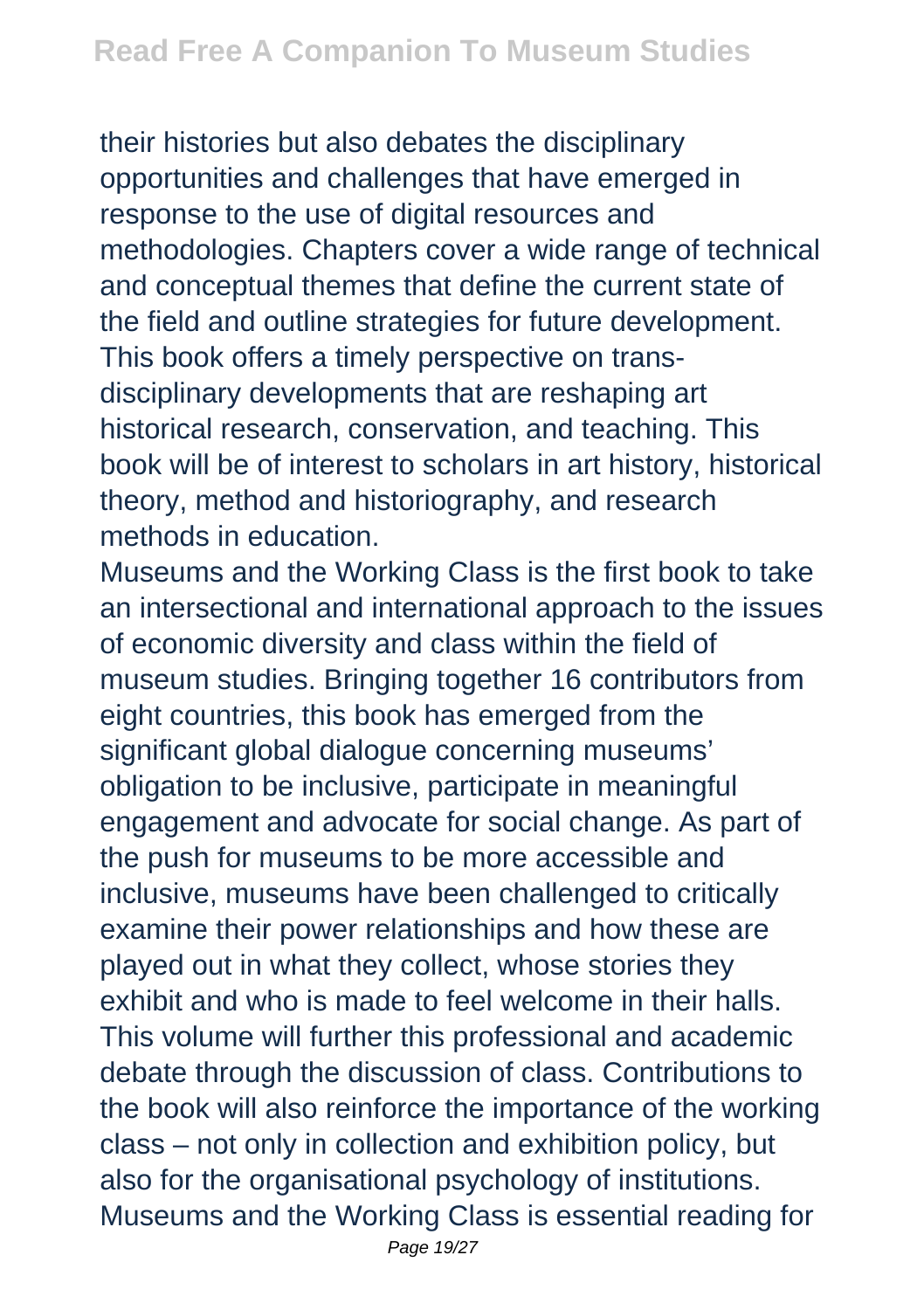scholars and students of museum, gallery and heritage studies, cultural studies, sociology, labour studies and history. It will also serve as a source of honest and research-led inspiration to practitioners working in museums, galleries, libraries, archives and at heritage sites around the world.

A Companion to Heritage Studies is a comprehensive, state-of-the-art survey of the interdisciplinary study of cultural heritage. Outlines the key themes of research, including cultural preservation, environmental protection, world heritage and tourism, ethics, and human rights Accessibly organized into a substantial frameworksetting essay by the editors followed by three sections on expanding, using and abusing, and recasting heritage Provides a cutting-edge guide to emerging trends in the field that is that is global in scope, cross-cultural in focus and critical in approach Features contributions from an international array of scholars, including some with extensive experience in heritage practice through UNESCO World Heritage Centre, ICOMOS, and national heritage systems

Revisiting Museums of Influence presents 50 portraits of a range of European museums that have made striking innovations in public quality over the past 40 years. In so doing, the book demonstrates that excellence can be found in museums no matter their subject matter, scale, or source of funding. Written by leading professionals in the field of museology, who have acted as judges for the European Museum of the Year Award, the portraits describe museums that had, or should have had, an influence on other museums around the world. The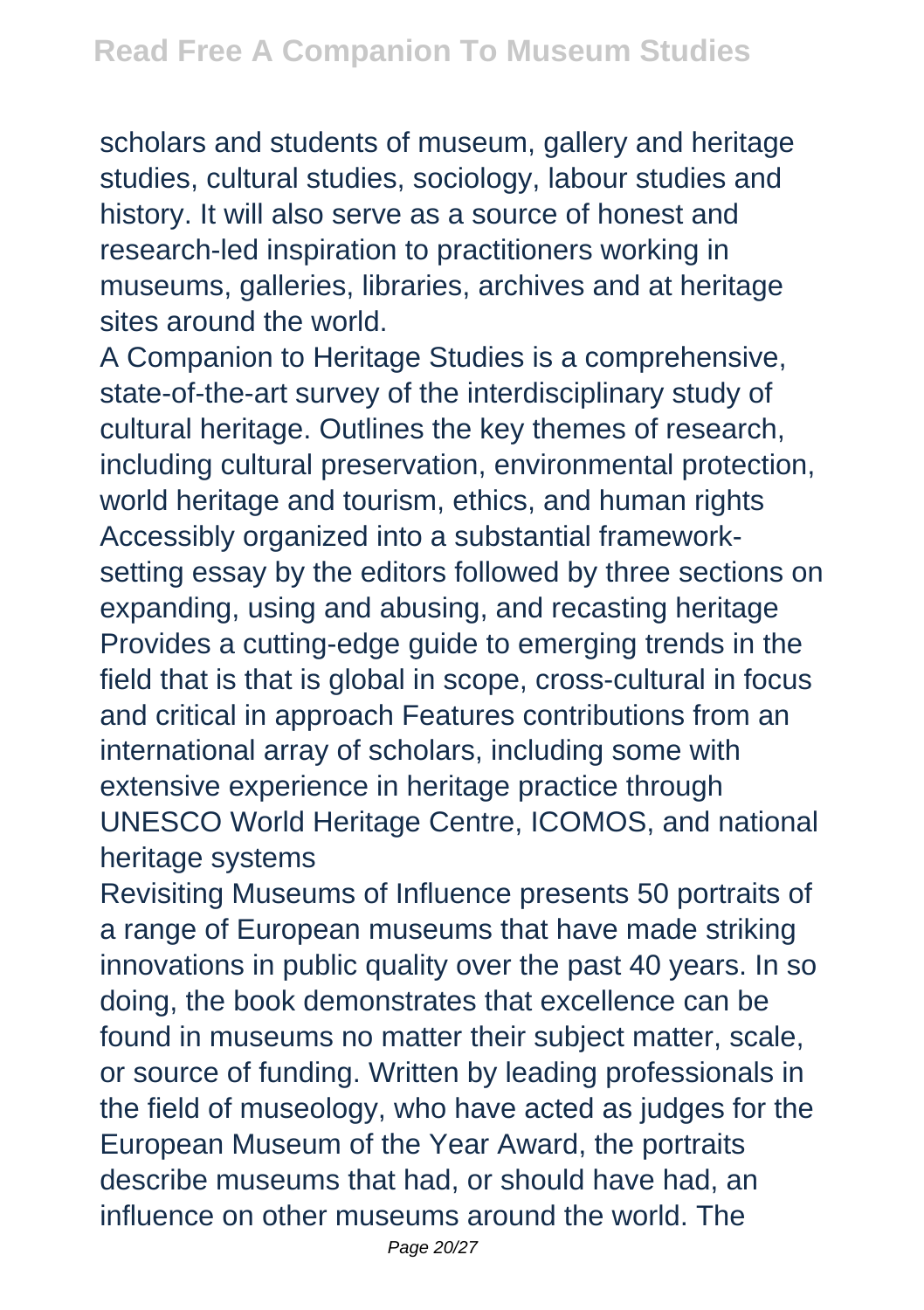portraits aim to capture the moment when this potential was identified, and the introduction will locate the institutions in the wider history of museums in Europe over the period, as well as drawing out common themes of change and innovation that unite the portraits. Providing many very diverse portraits, Revisiting Museums of Influence captures the immense capacity of the museum to respond to changing societal needs. As a result, the book will be essential reading for students of museology and museum professionals around the world in shaping the museums they wish to create. Scholars and students of art history, archaeology, ethnography, anthropology, cultural and visual studies, architecture, memory studies and history will also find much to interest them.

Retaining the multidisciplinary focus of the critically acclaimed first edition, the new edition of "Museum Studies: An Anthology of Contexts" presents a comprehensive collection of approaches to museums and their relation to history, culture, and philosophy. Striking a careful balance between contemporary analysis and historical documentation, the new edition features primary and secondary texts spanning the course of some two hundred years of museum history that reveal a wealth of insights into culture and society. Among the developments in twenty-first-century museum scholarship featured in this new edition are issues of inclusion and exclusion, repatriation, indigenous models of collection and display, museums in an age of globalization, visitor studies, and interactive technologies. A new section on relationships,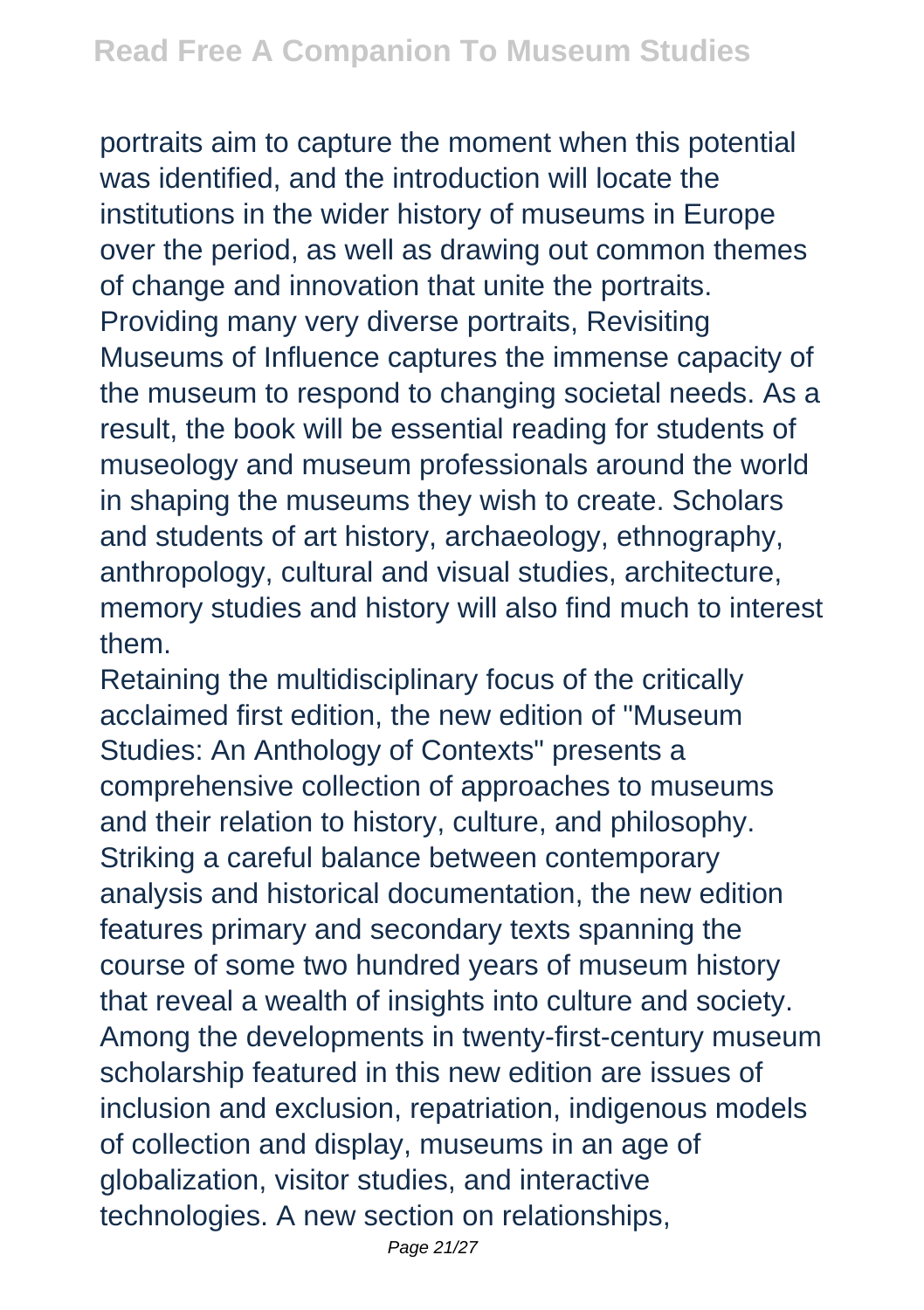interactions, and responsibilities focuses on the intersection of memory, history, ethics, and affect within the museum and beyond its walls. With its expansive nature and multidisciplinary approach, "Museum Studies" solidifies its reputation as the primary resource for this important academic discipline.

This comprehensive history of museums begins with the origins of collecting in prehistory and traces the evolution of museums from grave goods to treasure troves, from the Alexandrian Temple of the Muses to the Renaissance cabinets of curiosities, and onto the diverse array of modern institutions worldwide. The development of museums as public institutions is explored in the context of world history with a special emphasis on the significance of objects and collecting. The book examines how the successful exportation of the European museum model and its international adaptations have created public institutions that are critical tools in diverse societies for understanding the world. Rather than focusing on a specialized aspect of museum history, this volume provides a comprehensive synthesis of museums worldwide from their earliest origins to the present. Museums: A History tells the fascinating story of how museums respond to the needs of the cultures that create them. Readers will come away with an understanding of: the comprehensive history of museums from prehistoric collections to the present the evolution of museums presented in the context of world history the development of museums considered in diverse cultural contexts global perspective on museums the object-centered history of museums museums as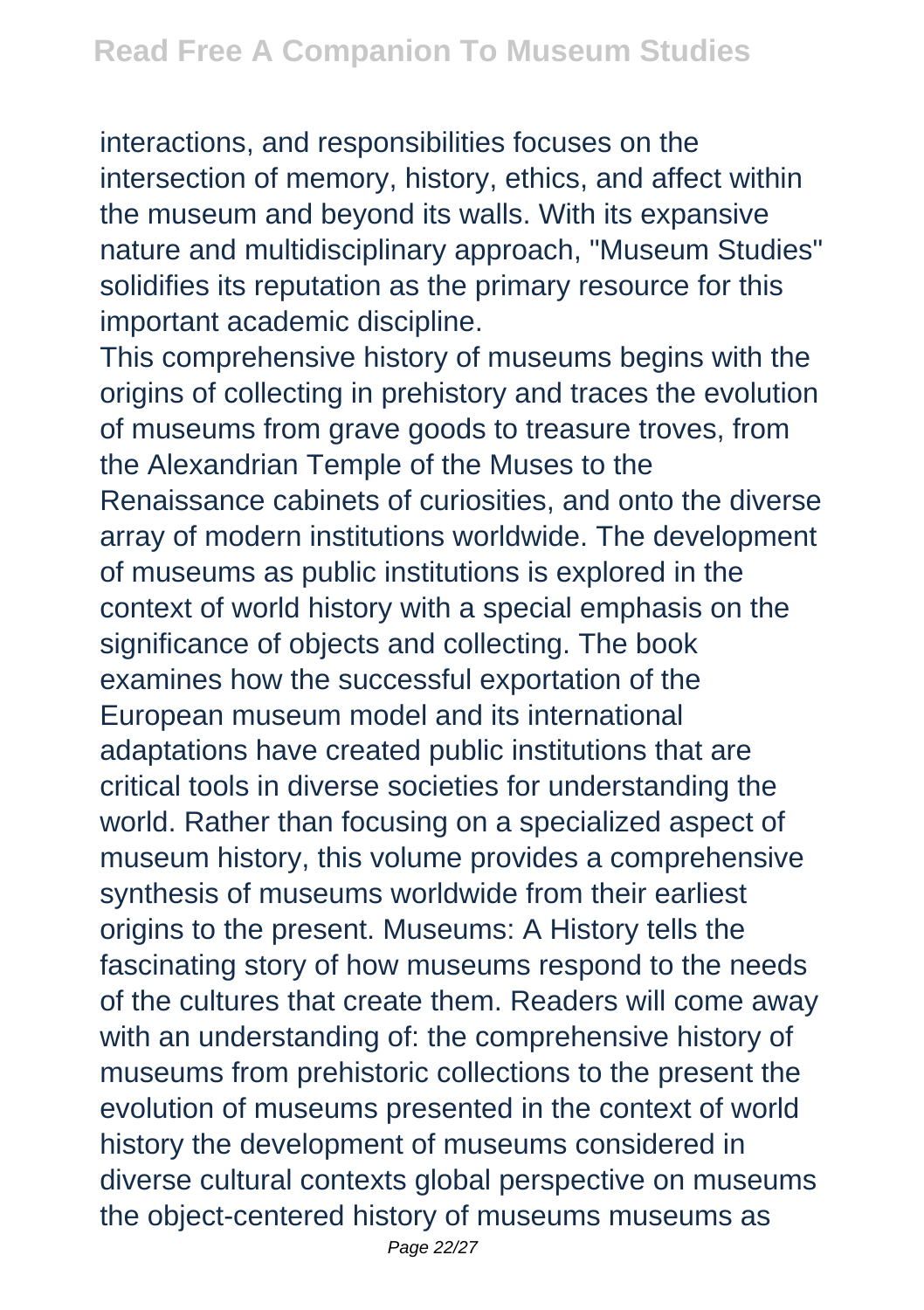memory institutions A constant theme throughout the book is that ,useums have evolved to become institutions in which objects and learning are associated to help human beings understand the world around them. Illustrations amplify the discussions.

A Companion to Modern Art presents a series of original essays by international and interdisciplinary authors who offer a comprehensive overview of the origins and evolution of artistic works, movements, approaches, influences, and legacies of Modern Art. Presents a contemporary debate and dialogue rather than a seamless consensus on Modern Art Aims for reader accessibility by highlighting a plurality of approaches and voices in the field Presents Modern Art's foundational philosophic ideas and practices, as well as the complexities of key artists such as Cezanne and Picasso, and those who straddled the modern and contemporary Looks at the historical reception of Modern Art, in addition to the latest insights of art historians, curators, and critics to artists, educators, and more Combining research that stretches across all of the social sciences and international case studies, Elizabeth Crooke here explores the dynamics of the relationship between the community and the museum. Focusing strongly on areas such as Northern Ireland, South Africa, Australia and North America to highlight the complex issues faced by museums and local groups, Crooke examines one of the museum's primary responsibilities – working with different communities and using collections to encourage people to learn about their own histories, and to understand other people's. Arguing for a much closer examination of this concept of community, and of the significance of museums to different communities,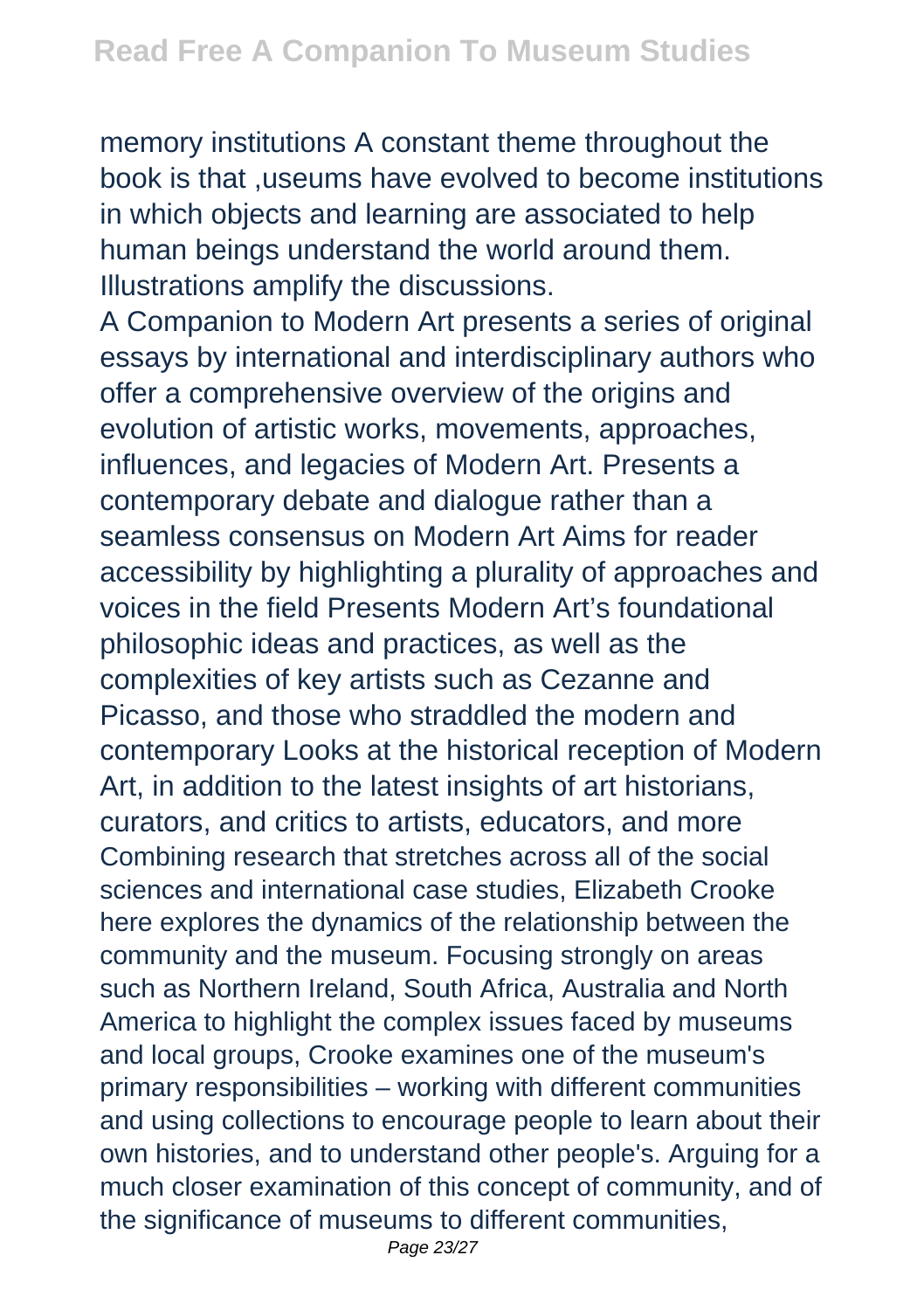Museums and Community is a dynamic look at a relationship that has, in modern times, never been more important. Museum and Gallery Studies: The Basics is an accessible guide for the student approaching Museum and Gallery Studies for the first time. Taking a global view, it covers the key ideas, approaches and contentious issues in the field. Balancing theory and practice, the book address important questions such as: What are museums and galleries? Who decides which kinds of objects are worthy of collection? How are museums and galleries funded? What ethical concerns do practitioners need to consider? How is the field of Museum and Gallery Studies developing? This user-friendly text is an essential read for anyone wishing to work within museums and galleries, or seeking to understand academic debates in the field.

Drawing on Elaine Heumann Gurian's fifty years of museum experience, Centering the Museum calls on the profession to help visitors experience their shared humanity and find social uses for public buildings, in order to make museums more central and useful to everyone in difficult times. Following the same format as Civilizing the Museum, this new volume includes material written especially for a re-emergent time and relevant public lectures not included in the author's previous book. Divided into six separate content clusters, with over twenty different essays, the book identifies many small, subtle ways museums can become welcoming to more—and to all. Drawing on her extensive experience as a deputy director, senior advisor to high-profile government museums, lecturer and teacher around the world, the author provides recommendations for inclusive actions by intertwining sociological thinking with practical decision-making strategies. Writing reflectively, Elaine also provides heritage students and professionals with insights that will help move their careers and organizations into more equitable, yet successful,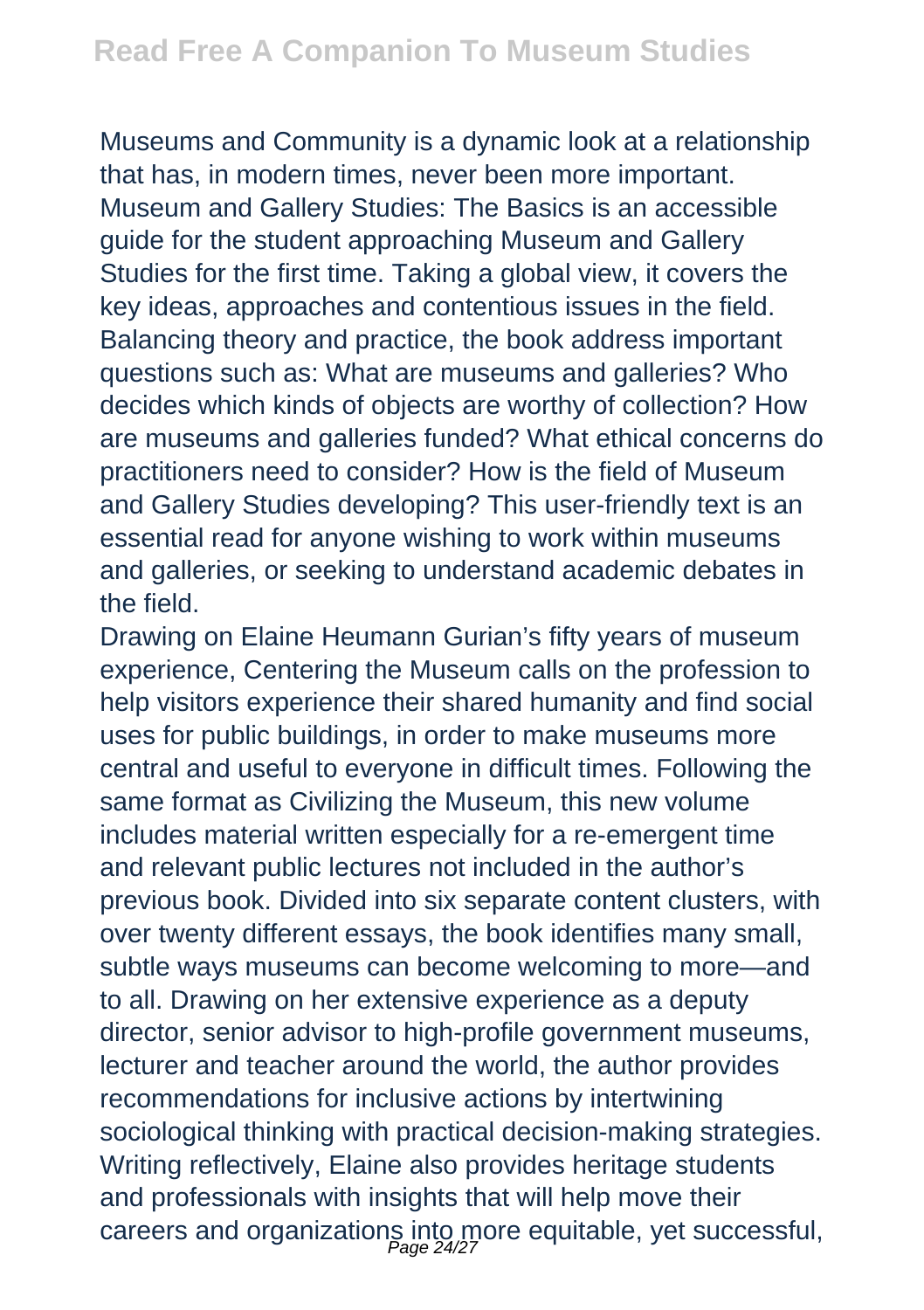terrain. Centering the Museum will be an excellent companion volume to Civilizing the Museum and, as such, will be a useful support for emerging museum leaders. It will be especially interesting to academics and students engaged in the study of cultural administration, as well as museum and heritage practitioners working around the world.

The Contemporary Museum issues a challenge to those who view the museum as an artefact of history, constrained in its outlook as much by professional, institutional and disciplinary creed, as by the collections it accumulated in the distant past. Denying that the museum can locate its purpose in the pursuit of tradition or in idealistic speculation about the future, the book asserts that this can only be found through an ongoing and proactive negotiation with the present: the contemporary. This volume is not concerned with any present, but with the peculiar circumstances of what it refers to as the 'global contemporary' – the sense of living in a globally connected world that is preoccupied with the contemporary. To situate the museum in this world of real and immediate need and action, beyond the reach of history, the book argues, is to empower it to challenge existing dogmas and inequalities and sweep aside old hierarchies. As a result, fundamental questions need to be asked about such things as the museum's relationship to global time and space, to systems and technologies of knowing, to 'the life well lived', to the movement and rights of people, and to the psychology, permanence and organisation of culture. Incorporating diverse viewpoints from around the world, The Contemporary Museum is a follow-up volume to Museum Revolutions and, as such, should be essential reading for students in the fields of museum and heritage studies, cultural studies, communication and media studies, art history and social policy. Academics and museum professionals will also find this book a source of inspiration.<br><sup>Page 25/27</sup>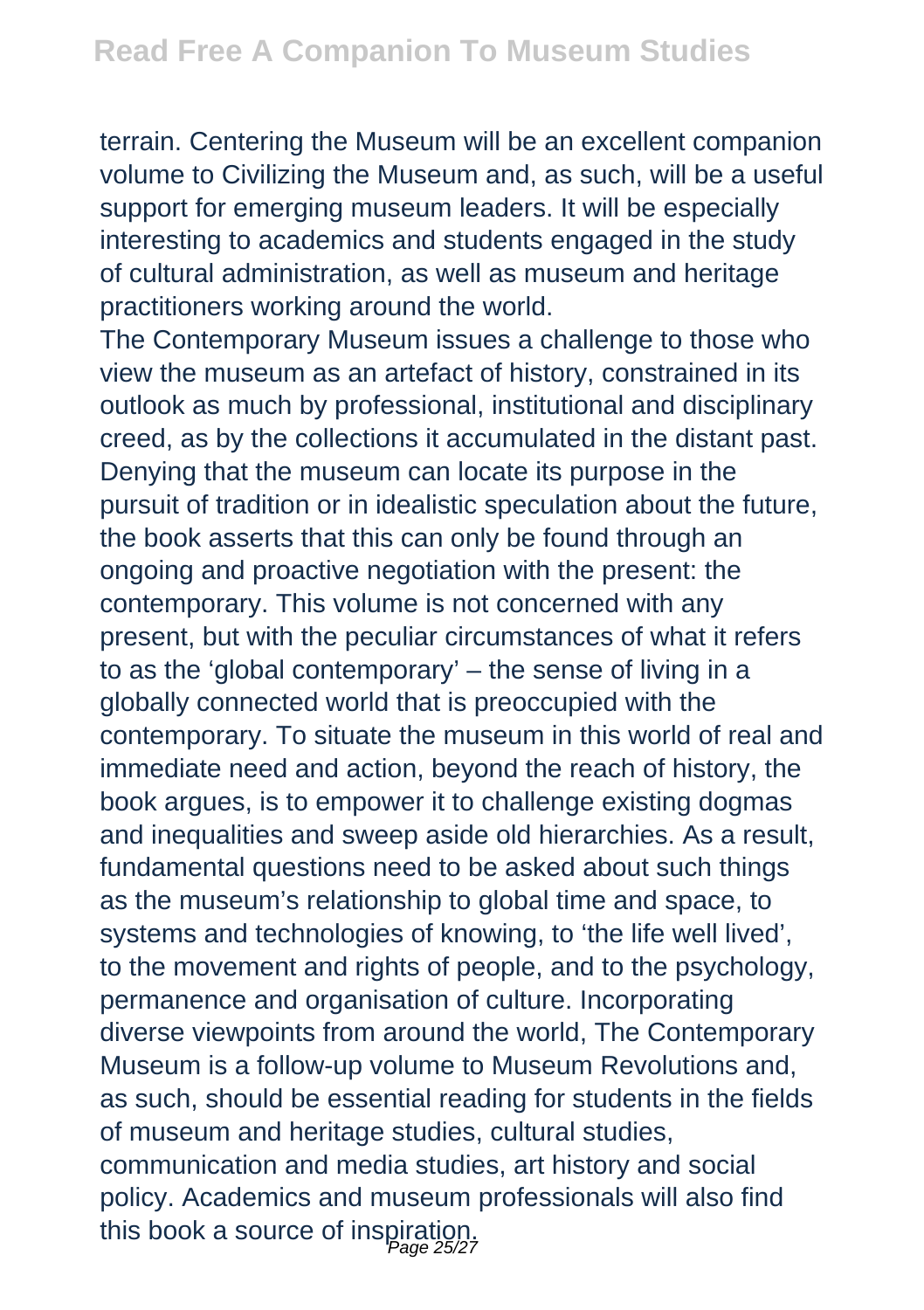This thought-provoking book draws on the worldwide collections of the British Museum for its inspiration. Published to coincide with the 250th anniversary of the founding of that institution, its theme is appropriate to the event. The book addresses the questions of how and why we remember, drawing its evidence from across world cultures, and from antiquity through to contemporary times.

As museums are increasingly asked to demonstrate not only their cultural, but also their educational and social significance, the means to understand how museum visitors learn becomes ever more important. And yet, learning can be conceptualised and investigated in many ways. Coming to terms with how theories about learning interact with one another and how they relate to 'evidence-based learning' can be confusing at best. Museum Learning attempts to make sense of multiple learning theories whilst focusing on a set of core learning topics in museums. Importantly, learning is considered not just as a cognitive characteristic, as some perspectives propose, but also as affective, taking into consideration interests, attitudes, and emotions; and as a social practice situated in cultural contexts. This book draws attention to the development of theory and its practical applications in museum situations such as aquariums, zoos, botanical gardens and historical re-enactment sites, among others. This volume will be of interest to museum studies students, practitioners and researchers working in informal learning contexts, and will help them to reflect on what it means to learn in museums and create more effective environments for learning.

Contributors to this volume examine and illustrate struggles and collaborations among museums, festivals, tourism, and historic preservation projects and the communities they represent and serve. Essays include the role of museums in civil society, the history of African-American collections, and